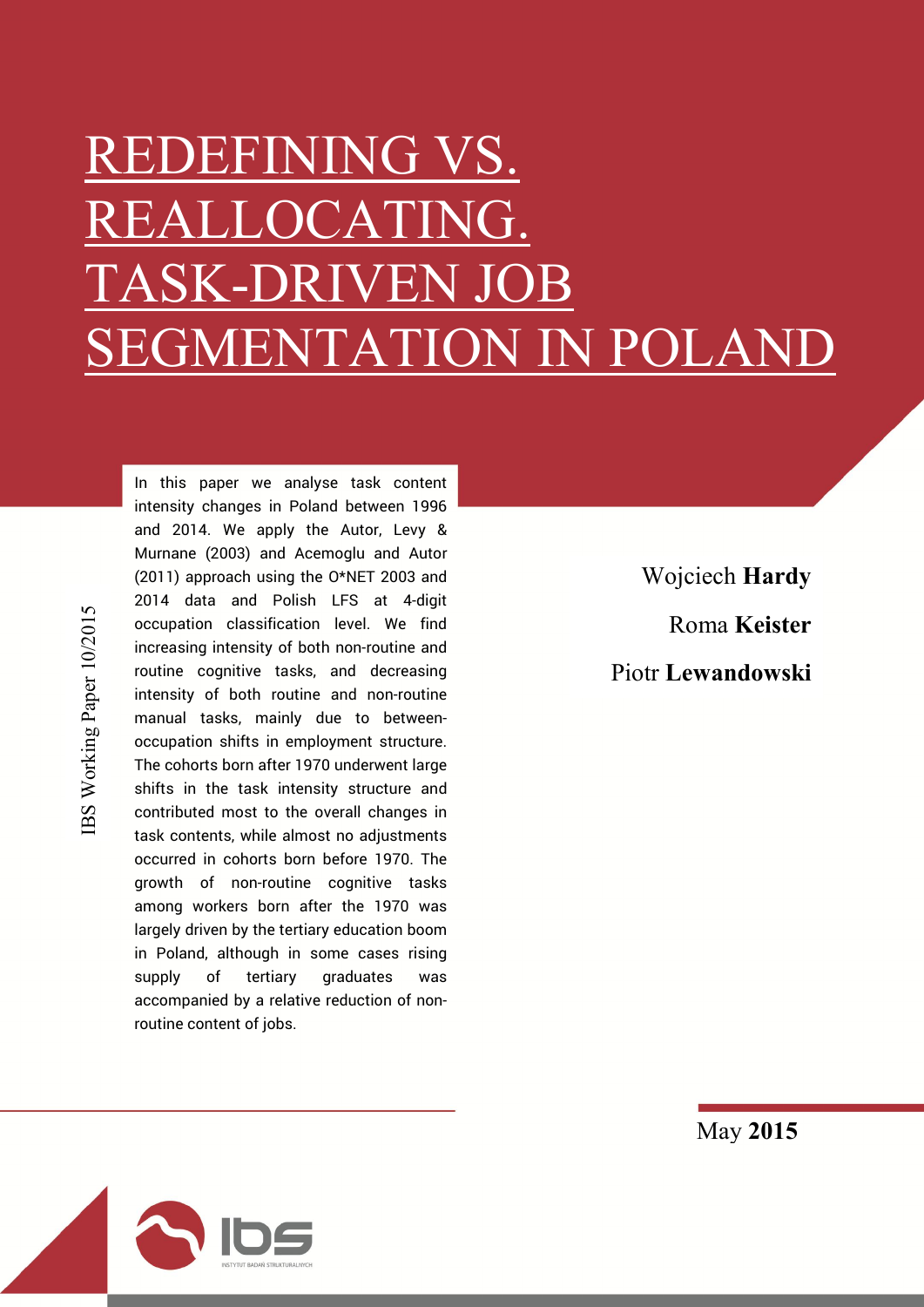## Redefining vs. reallocating. Task-driven job segmentation in Poland

Wojciech Hardy<sup>\*</sup>, Roma Keister<sup>\*</sup>, Piotr Lewandowski<sup>\*\*</sup>

May 2015

## **Abstract**

In this paper we analyse task content intensity changes in Poland between 1996 and 2014. We apply the Autor, Levy & Murnane (2003) and Acemoglu and Autor (2011) approach using the O\*NET 2003 and 2014 data and Polish LFS at 4-digit occupation classification level. We find increasing intensity of both non-routine and routine cognitive tasks, and decreasing intensity of both routine and nonroutine manual tasks, mainly due to between-occupation shifts in employment structure. The cohorts born after 1970 underwent large shifts in the task intensity structure and contributed most to the overall changes in task contents, while almost no adjustments occurred in cohorts born before 1970. The growth of non-routine cognitive tasks among workers born after the 1970 was largely driven by the tertiary education boom in Poland, although in some cases rising supply of tertiary graduates was accompanied by a relative reduction of non-routine content of jobs.

Keywords: occupational tasks, routinisation, skill-biased technological change

JEL: J24, J23, I25

 $\ddot{\phantom{a}}$ 

Institute for Structural Research, Warsaw, Poland and Faculty of Economics, University of Warsaw. E-mail: wojciech.hardy@ibs.org.pl.

Institute for Structural Research, Warsaw, Poland. E-mail: roma.keister@ibs.org.pl.

Institute for Structural Research, Warsaw, Poland. Corresponding author. Email: piotr.lewandowski@ibs.org.pl.

This paper was financially supported by the Network for Jobs and Development initiative under the auspices of the World Bank. Usual disclaimers apply. All errors are ours.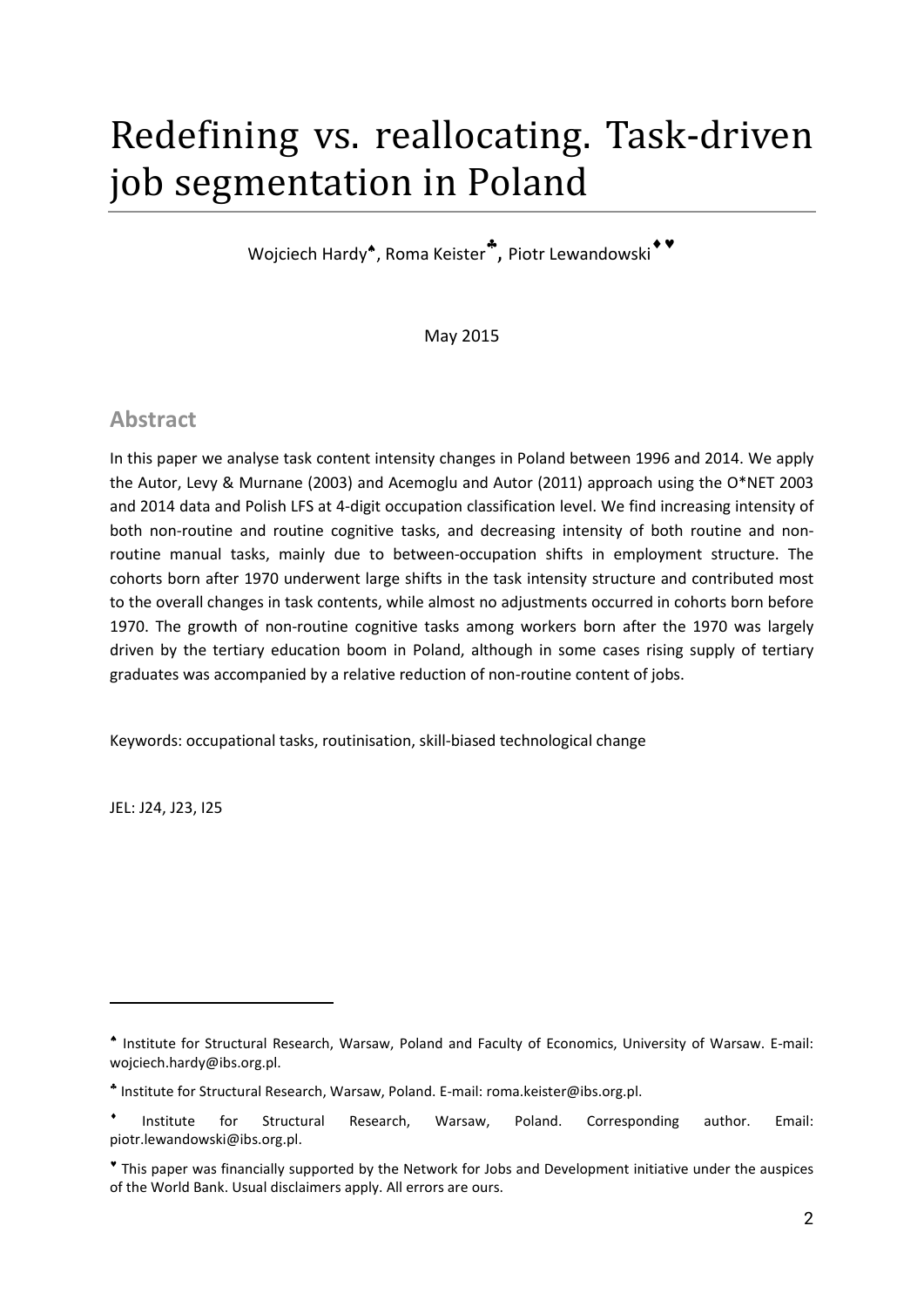**Table of contents** 

| 1. |      |                                                                                               |  |  |  |  |  |  |  |
|----|------|-----------------------------------------------------------------------------------------------|--|--|--|--|--|--|--|
| 2. |      |                                                                                               |  |  |  |  |  |  |  |
|    | 2.1. |                                                                                               |  |  |  |  |  |  |  |
|    | 2.2. |                                                                                               |  |  |  |  |  |  |  |
|    | 2.3. |                                                                                               |  |  |  |  |  |  |  |
| 3. |      |                                                                                               |  |  |  |  |  |  |  |
|    | 3.1. |                                                                                               |  |  |  |  |  |  |  |
|    | 3.2. |                                                                                               |  |  |  |  |  |  |  |
|    | 3.3. |                                                                                               |  |  |  |  |  |  |  |
|    |      |                                                                                               |  |  |  |  |  |  |  |
|    |      |                                                                                               |  |  |  |  |  |  |  |
|    |      |                                                                                               |  |  |  |  |  |  |  |
|    |      |                                                                                               |  |  |  |  |  |  |  |
|    |      | Appendix 2. Structure of employment by branches in Poland and selected European countries  27 |  |  |  |  |  |  |  |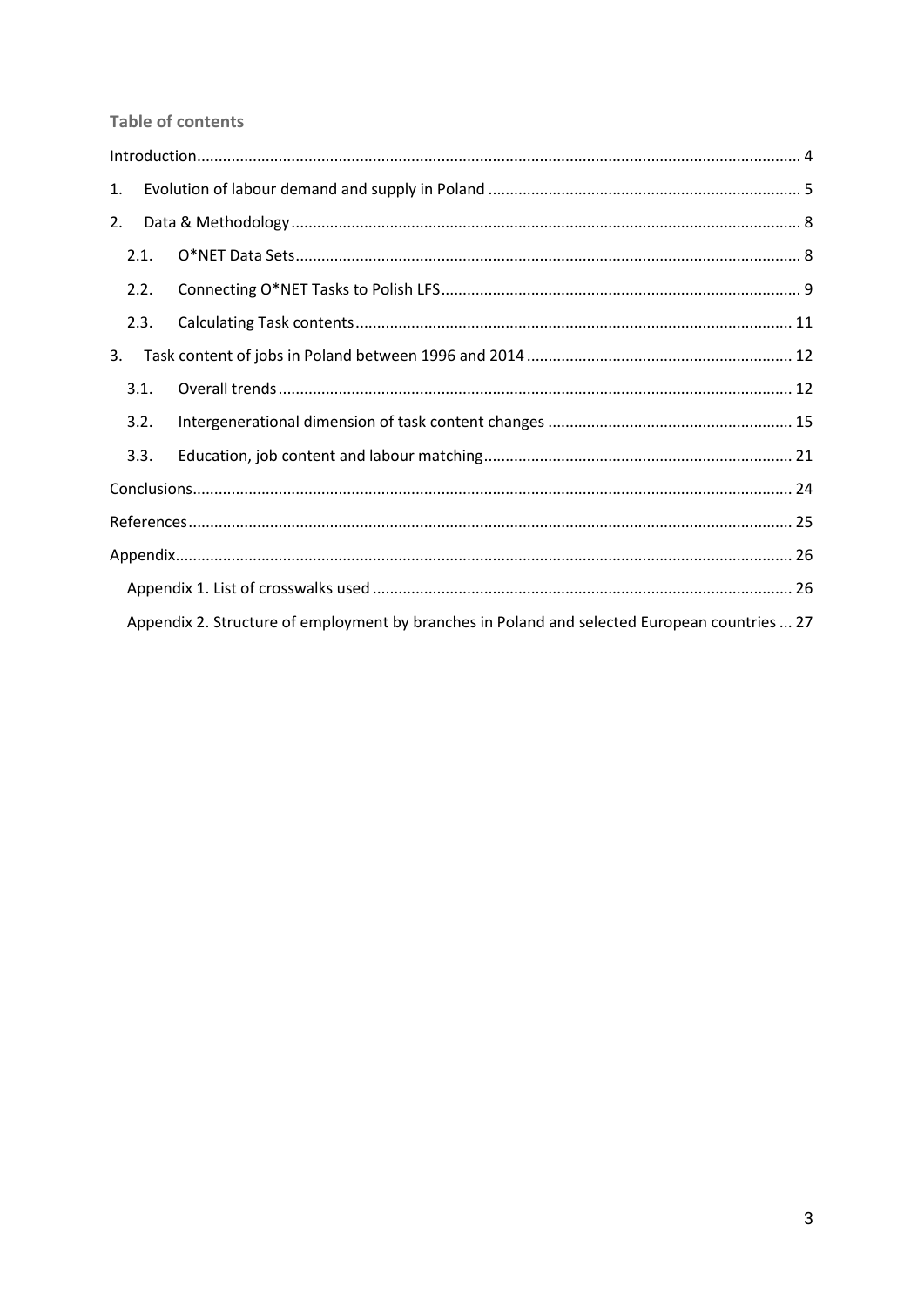#### **Introduction**

 $\overline{a}$ 

Since early 1990s transition economies in Central Eastern Europe have joined the global trade and production networks and their economic structures have largely converged to those of the most developed countries. In most of CEE economies the share of services in GDP and employment increased, while that of agriculture declined. New types of services and businesses emerged and grew. Industry remained important source of jobs, but its structure has changed as comparative advantages of CEE countries evolved: heavy industry and textiles declined, while vehicles, machinery, appliances and electronics, but also furniture and chemicals production rose. These developments changed the demand for labour and its structure in terms of occupation and skills (IBS, 2014). Moreover, technological progress has influenced the nature of jobs in particular industries (Acemoglu and Autor, 2011; Goos et al., 2013), as well as content of particular occupations (Spitz-Oener, 2006; Levy and Murnane, 2013) across the world. Jointly, these processes have shaped the requirements faced by workers in CEE. Economic and productivity growth translated into wage growth, but employment gains were often modest, also in the early reforming countries which joined the EU in 2004 or 2007. Arias et al. (2014) show that as late as in 2010, CEE countries suffered from many years of potential employment lost, especially among older workers and women.<sup>1</sup> The demographic dimension was of crucial importance as labour market participation of older workers has been relatively low, and participation in life-long learning has remained limited in CEE. Still, CEE labour markets have so far had relatively young workforce, with good and rising enrolment in education (especially tertiary). Nevertheless, according to the EBRD–World Bank Business Environment and Enterprise Performance Surveys (BEEPS), since 2005 skilled labour shortages have become one of the most commonly reported constraints to firm growth in the region (Sondergaard et al., 2012).

In this paper we focus on Poland, which from macroeconomic viewpoint has been one of the most successful CEE economies, but its labour market has embodied most of developments and challenges described above. We apply the "skills and tasks" approach popularised by Autor et al. (2003) and Acemoglu and Autor (2011) to shed a new light on parallel developments of labour demand and supply in Poland between 1996 and 2014. We follow Aedo et al. (2013) and Arias et al. (2014) and use (US) O\*net data to quantify task content of jobs by occupation.<sup>2</sup> We use Polish LFS data and apply 4-digit occupation classification (approx. 400 occupations) which allows us much more detailed measurement of task contents than earlier work based on 3-digit or 2-digit occupations. Moreover, we utilise the widest range of O\*NET data possible (2003 and 2014) which allows us to quantify the role of between occupation and within-occupation shifts on the evolution of task content of jobs. To the best of our knowledge, so far in the task content context this has been done only once – Spitz-Oener (2006) showed that the task structure in Germany followed similar patterns to those in the US, and that within-occupation changes took place in the last few decades of the XX century.

 $1$  Arias et al. (2014) calculate years of potential employment lost as employment rates by age group minus the total potential working life.

<sup>&</sup>lt;sup>2</sup> While the implicit assumption of task content equivalence between middle-income Poland and high-income US is unlikely to hold strictly, Handel (2012) shows that US occupation-based and non-US skill-survey based measures lead to very similar outcomes also for European countries. Thus, even though the task content of particular occupations in the US and Poland may differ, O\*net shall allow consistent tracking of task content changes over time.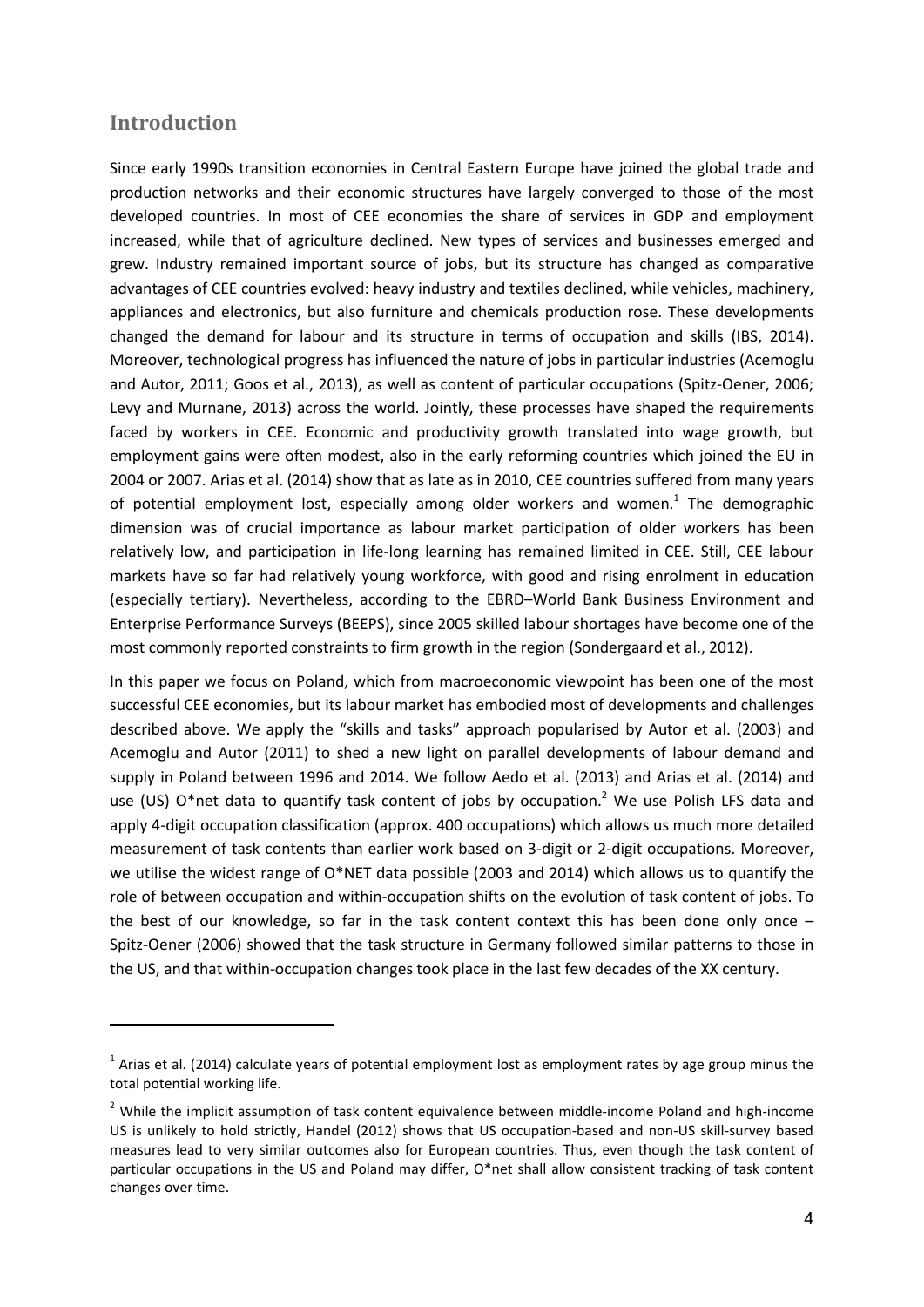Our analysis extends beyond this point by considering the evolution of task content structure of various birth cohorts in Poland. We are able to identify intergenerational divisions in content of jobs and its evolution over time which so far have been overlooked by the literature. Finally, we focus on the evolution of tasks within education attainment groups, bearing in mind the change occurring within the education structure itself. Other than considering general task-intensity differences between workers of different education levels, few authors analysed the role of education in economy-wide task structure changes. Autor et al. (2003) showed that although the task content changes might be the same within all education levels, the demand for particular education levels might change as jobs become more computerised, as confirmed by a later study of Spitz-Oener (2006). Although this undermines the necessity to decompose the overall changes to those within specific educational levels (as the changes are in essence comparable), it offers new questions as well, namely: how are the changes of education attainment related to future (task-described) career paths of the workers? Is there an age cohort effect connected to the growing number of education attainment possibilities? We try to answer these questions for Poland by decomposing cohortspecific results into factors driven by education, technology and labour matching.

The paper is organised as follows. First section outlines the evolution of labour demand and labour supply structure in Poland between 1996 and 2014. Second section introduces data and methodology. Third section presents our findings. The final section concludes.

## **1. Evolution of labour demand and supply in Poland**

Polish labour market has experienced substantial changes in labour demand and supply size and structure since the transition to market economy started in 1989. After the initial transition shock and declining employment, $3$  since the middle 1990s the labour demand has been affected by shortterm (cyclical)<sup>4</sup> and medium-term developments typical for emerging economies. Sector structure of employment in converged to that in the EU15, but not completely. In 2014 it differed mainly in terms of employment shares of agriculture and industry sectors, both being higher in Poland. In 2014, the share of employment in industry in Poland stood at 23% (down from 25.5% in 1996), a level similar to other countries of the region, i.e. Czech Republic, Slovakia and Hungary, but above the EU average of 15%.<sup>5</sup> The industrial structure has also evolved. Since middle 1990s, Poland has lost a revealed comparative advantage especially in the production of apparel and certain textile articles, while it gained advantages in the production of furniture, wood, boats and yachts, copper mining, and in many branches of agricultural and food production, as well as paper and consumer chemicals and cosmetics (IBS, 2014). Thus, in 2014, the four branches of Polish manufacturing with the highest share in employment were: food and beverages (17.2%), basic metals and fabricated metal products (13.3%), motor vehicles (10.8%) and furniture (7.5%) (see Figure 9 in Appendix 2).<sup>6</sup> An exceptionally

 $\ddot{\phantom{a}}$ 

<sup>&</sup>lt;sup>3</sup> According to ILO, between 1988 and 1992 employment in Poland fell from 18.5 million to 15.5 million, mainly in manufacturing, mining and construction (altogether by 1.62 million people).

<sup>4</sup> Total employment fluctuated between 13.6 in 2002 and 15.8 million people in 2009 and 2014.

 $<sup>5</sup>$  In the EU 15, only Germany and Italy exhibit industry employment shares close to 20%.</sup>

 $6$  IBS (2014) shows that the dominant role of industries which are not highly advanced technologically, are moderately labour-intensive and moderately capital-intensive, distinguishes Poland from its southern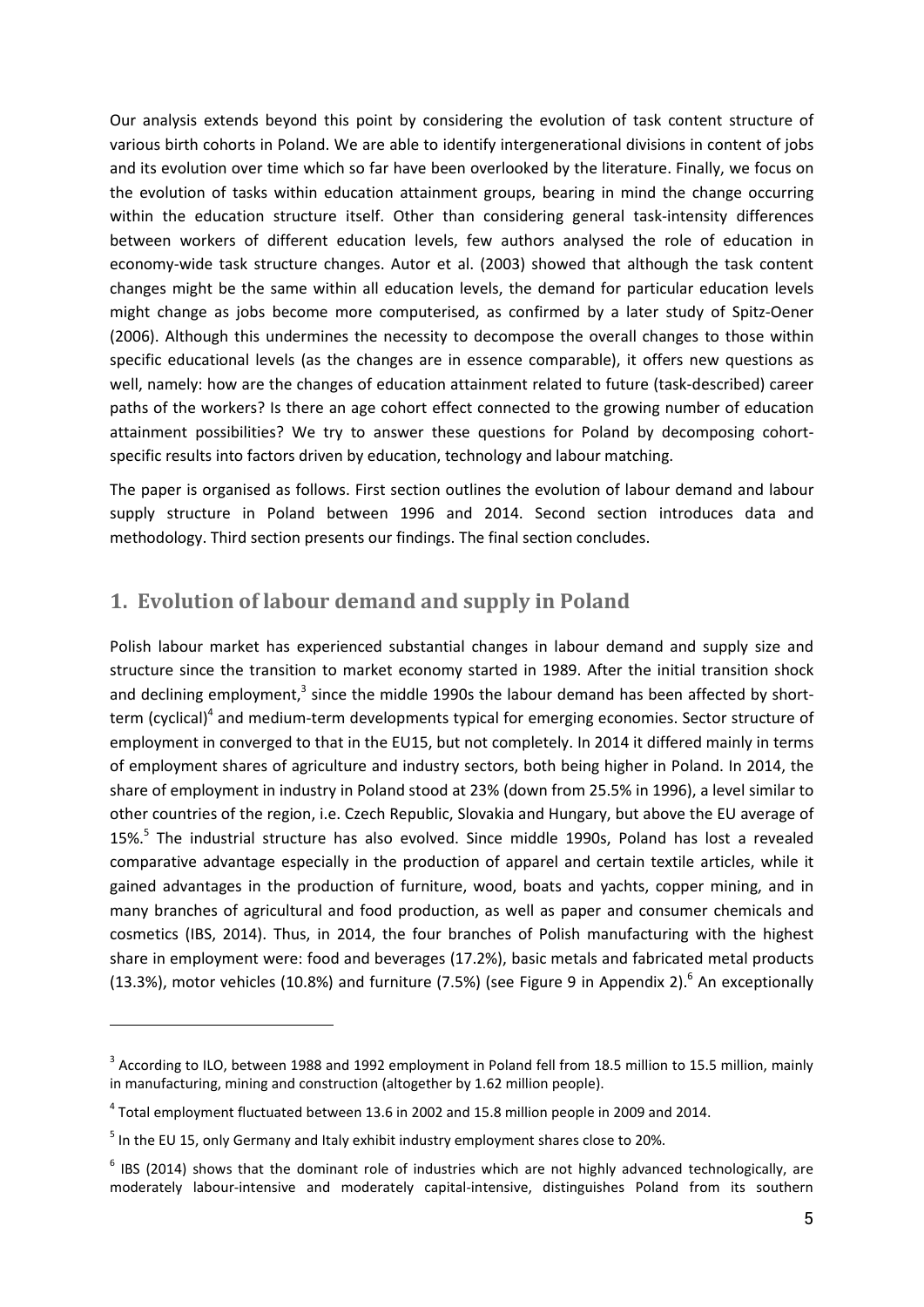strong rise has occurred in services, as employment in that sector increased by 2.25 million between 1996 and 2004. Professional, scientific and technical activities; administration and support service activities; information and communication; finance and insurance as well as accommodation and food service activities were (in terms of employment) the fastest growing services branches in Poland, especially after the EU accession in 2004. However, the share of professional, scientific, technical, administrative and support services in 2014 was still lower than in the EU15. The same applied to education and health care (see Figure 10 in Appendix 2).





*Note: Some differences in the number of employees in the sectors may result from changes in classification. Since 1994 classification was ISIC Rev. 3 and in 2008 to ISIC Rev. 4. Source: Own elaboration on LABOURSTA, ILO and Eurostat data.*

 $\overline{a}$ 





*Note: A - Agriculture, forestry and fishing; B-E - Industry; F - Construction; G-I - Wholesale and retail trade, transport, accommodation and food service activities; J - Information and communication; K - Financial and insurance activities; L - Real estate activities; M-N - Professional, scientific and technical activities; administrative and support service activities; O-Q - Public administration, defence, education, human health and social work activities; R-U - Arts, entertainment and recreation; other service activities; activities of household and extra-territorial organizations and bodies.*

*Source: Own elaboration on Eurostat data.*

On the other hand, the demographic and educational structure of the workforce has changed dramatically. Tertiary enrolment of the 20-24 year olds doubled between late 1990s and 2010s, and as a result, the share of people with tertiary education level attained in the workforce from 11.4% in 1996 to 20.3% in 2004 to 32.4% in 2014, the highest increase in the EU.<sup>7</sup> Changes in the educational choices of Poles are reflected in Figure 3 which shows the evolution of educational attainment of

neighbours (Czech Rep., Slovakia, Hungary) which have begun to specialise in the production of vehicles, machinery, equipment and electronics.

 $<sup>7</sup>$  A strong improvement in educational indicators has also been experienced by other countries in the region</sup> (particularly Lithuania, Latvia, Czech Rep., Slovakia and Slovenia), but it was not as pronounced as in Poland.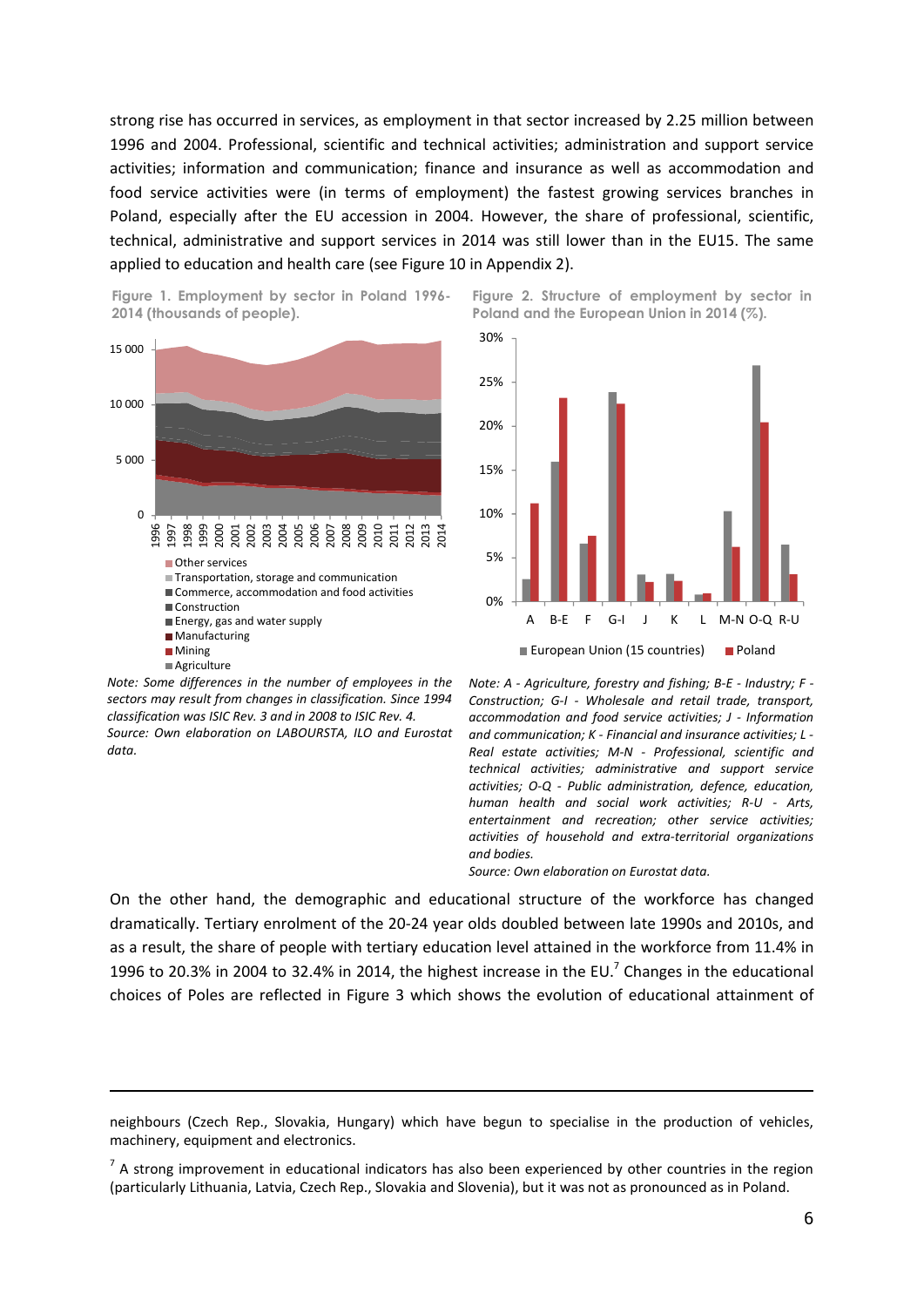selected cohorts since the mid-1990s. $8$  Compared to the older generations, younger cohorts, i.e. those born from 1970 on, have increasingly often pursued education at university level. High schools have become the most popular type of secondary school, as they allow university application, but the share of youth obtaining general secondary or secondary vocational education has remained stable. On the other hand, the enrolment in basic vocational education (which gives no right to continue education at university level) has decreased from 34.2% of the workforce in 1996 to 26.2% in 2014.



Figure 3. Educational attainment of by cohort in Poland, 1996-2014 (share of people with a given level of education)

*Note: The legend gives the cohort's year of birth. Minor fluctuations may result from the selection bias. Source: Own elaboration based on LFS data.*

The evolution of economic structure has influenced demand for occupations and skills (Arias et al., 2014; IBS, 2014). Moreover, we may expect that technological progress has been inducing shifts in the structure of skills and content of jobs within sectors (Autor et al., 2003). On the other hand, changes in the educational choices have affected the composition of skills of labour market entrants. As a result, since middle 1990s, the share of skilled workers in total employment in Poland has increased, mainly due to rising share of professionals (from 9% in 1996 to 19% in 2014, see Figure 4). The share of managers and officials has been stable at around 6%, and that of technicians – at 11%. The proportion of workers in low- or middle-skilled non-manual occupations, e.g. office clerks and personal services workers, has also been increasing. The share of office clerks in total employment in Poland stood at around 7% from 1996 to 2014 (it was higher but declining in the EU15), whereas the share of personal services workers rose in Poland from 9% in 1996 to 14% in 2014 (similarly co other EU countries). On the other hand, employment in manual jobs (agricultural workers, plant and

 $\ddot{\phantom{a}}$ 

 $8$  We focus on tertiary and basic vocational education as the attainment in these two levels of education changed most. In other levels (junior high, primary or without primary; general secondary; post-secondary and secondary vocational) changes were minimal, for details see IBS (2014).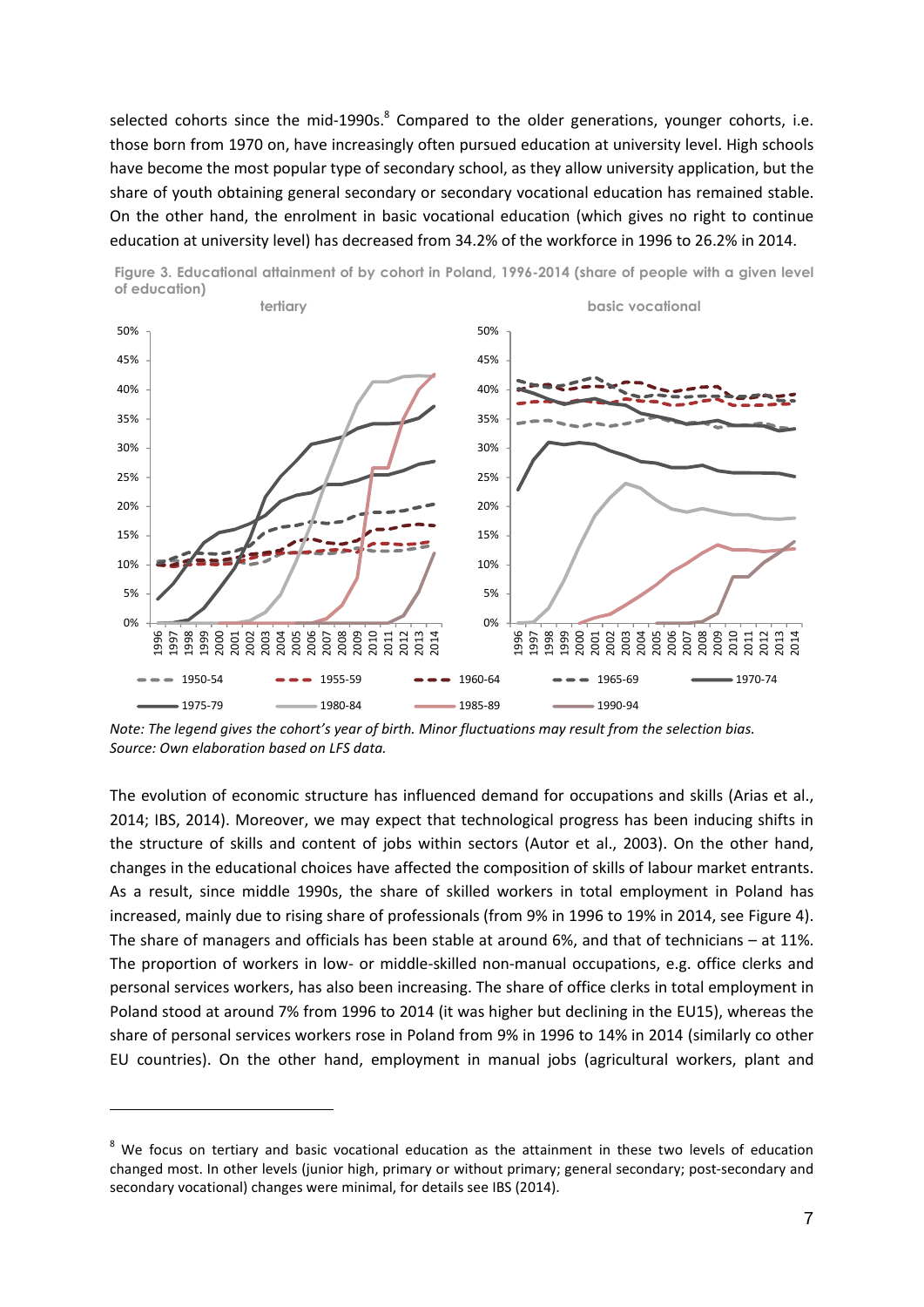machine operators, assemblers, elementary occupations) has been falling, from 49% of total employment in 1995 to 37% in 2012 (comparable decrease by an average of 12 pp., down to 18% in 2012, was recorded in the EU15). In general, changes in the occupational structure in Poland were consistent with the polarisation hypothesis (Goos et al., 2009).



*Note: The inner circle presents the structure in 1996, the outer circle in 2014. Source: Own elaboration based on Eurostat data.*

## **2. Data & Methodology**

#### **2.1. O\*NET Data Sets**

**.** 

The Occupational Information Network (O\*NET) database was used a source of information on task content of jobs. The O\*NET data has been collected in the US since 2003 for approximately 1000 occupations (consistent with the Standard Occupational Classification) and so far has been updated fifteen times (the last time in July 2014).<sup>9</sup> Following the approach of Acemoglu and Autor (2011) we utilise four O\*NET datasets: Skills, Work Activities, Work Context and Abilities, to create routine vs. non-routine task contents of occupations. Each of the O\*NET questionnaires contains different descriptors, which are measured using different scales (such as Importance, Level or Extent of the

 $9$  The O\*NET database is a successor of the DOT (Dictionary of Occupational Titles) database which is no longer being updated. The first O\*NET was launched in 1998, but was created on the basis of the BLS Occupational Employment Statistics codes, later changed to Standard Occupational Classification (SOC).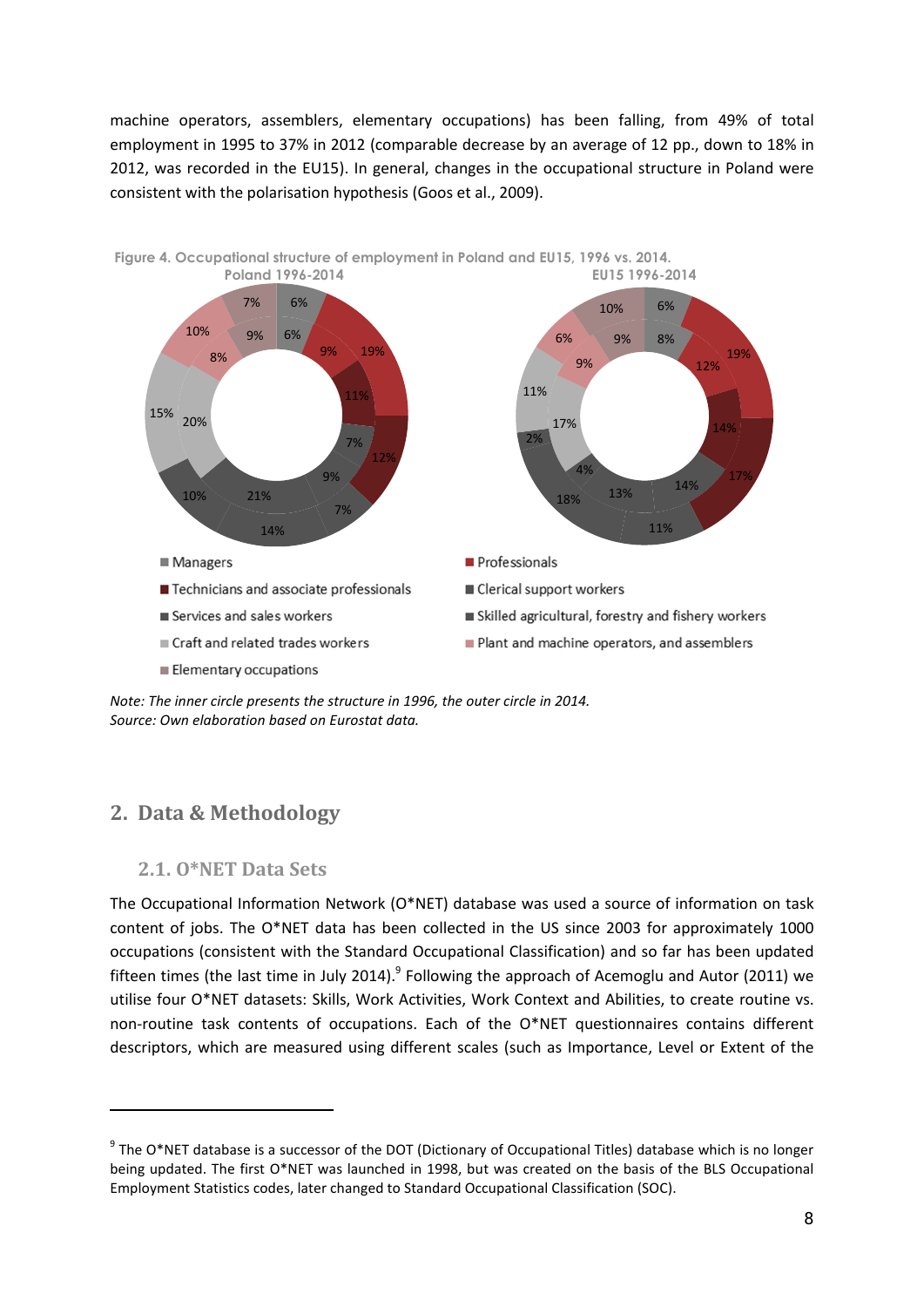activity).<sup>10</sup> Since the Importance and Level scales are highly correlated (the correlation coefficient is 0.93), we follow Acemoglu and Autor (2011) and use only the Importance scale. We use the earliest and the latest data sets available (2003 and 2014), in order to capture the within-occupation change of tasks content over time.<sup>11</sup> Table 1 summarises information on data sets used – number of their descriptors, number of scales etc.

| O*NET Data Set                               | No. of descriptors | No. of scales per descriptor | Types of scales      | Data source                 |
|----------------------------------------------|--------------------|------------------------------|----------------------|-----------------------------|
| <b>Skills</b>                                | 35                 |                              | Importance and Level | Analysts                    |
| <b>Generalized Work</b><br><b>Activities</b> | 41                 |                              | Importance and Level | Job incumbents /<br>Experts |
| Work Context                                 | 57                 |                              | Importance           | Job incumbents /<br>Experts |
| <b>Abilities</b>                             | 52                 |                              | Importance and Level | Analysts                    |

Table 1. O\*NET datasets used

*Source: own elaboration based on the O\*NET website.*

The O\*NET database has been gradually updated over time and the number of occupations surveyed has been increasing (and changing due to modifications of the occupation classifications – see Section 2.2). For some datasets the number of descriptors measured in 2003 is notably smaller than in 2014. In particular, one of the descriptors ("Structured vs. Unstructured Work" in the Work Context data) essential for creation of the routine cognitive task content measure was estimated for merely 54 SOC occupations in 2003, compared with 941 in 2014. Thus, for all occupations lacking this descriptor in 2003 O\*NET dataset we assigned the first value available. Table 2 shows the ONET updates necessary to fill the missing values in O\*NET 2003 database. In general, the 2005 values were enough to achieve almost 50% completion, 2006 – more than 80% and 2008 almost 100%.

|                   | Table 2. Numbers of occupations with complete information in 2003 O*NET, after imputation from |  |  |  |  |  |
|-------------------|------------------------------------------------------------------------------------------------|--|--|--|--|--|
| subsequent O*NETs |                                                                                                |  |  |  |  |  |

| Imputation from: | Number of complete occupations | Percent of complete occupations |
|------------------|--------------------------------|---------------------------------|
| Only O*NET 2003  | 54                             | 6%                              |
| O*NET 2004       | 266                            | 30%                             |
| O*NET 2005       | 441                            | 49%                             |
| O*NET 2006       | 752                            | 83%                             |
| O*NET 2007       | 877                            | 97%                             |
| O*NET 2008       | 900                            | $^{\sim}100\%$                  |

*Source: own elaboration based on the O\*NET website.*

 $\ddot{\phantom{a}}$ 

#### **2.2. Connecting O\*NET Tasks to Polish LFS**

We use the Labour Force Survey data from 1996 to 2014. The Polish LFS is conducted on a quarterly basis.12 Between 1996 and 2009 45 thousand individuals were surveyed each quarter, since 2010 the sample is 100 thousand individuals per quarter. To estimate task content of jobs in Poland we

 $10$  Each scale is defined with a different range (e.g. the Importance scale takes values from 1 to 5, while the Level scale from 0 to 7).

 $11$  While first data collected in the O\*NET programme dates back to 1998, consistent task content measures can be calculated since 2003.

<sup>&</sup>lt;sup>12</sup> The Polish LFS has the form of a rotational panel. Individuals are surveyed for two consecutive quarters, then have a two-quarter break, and are then interviewed again in two successive quarters.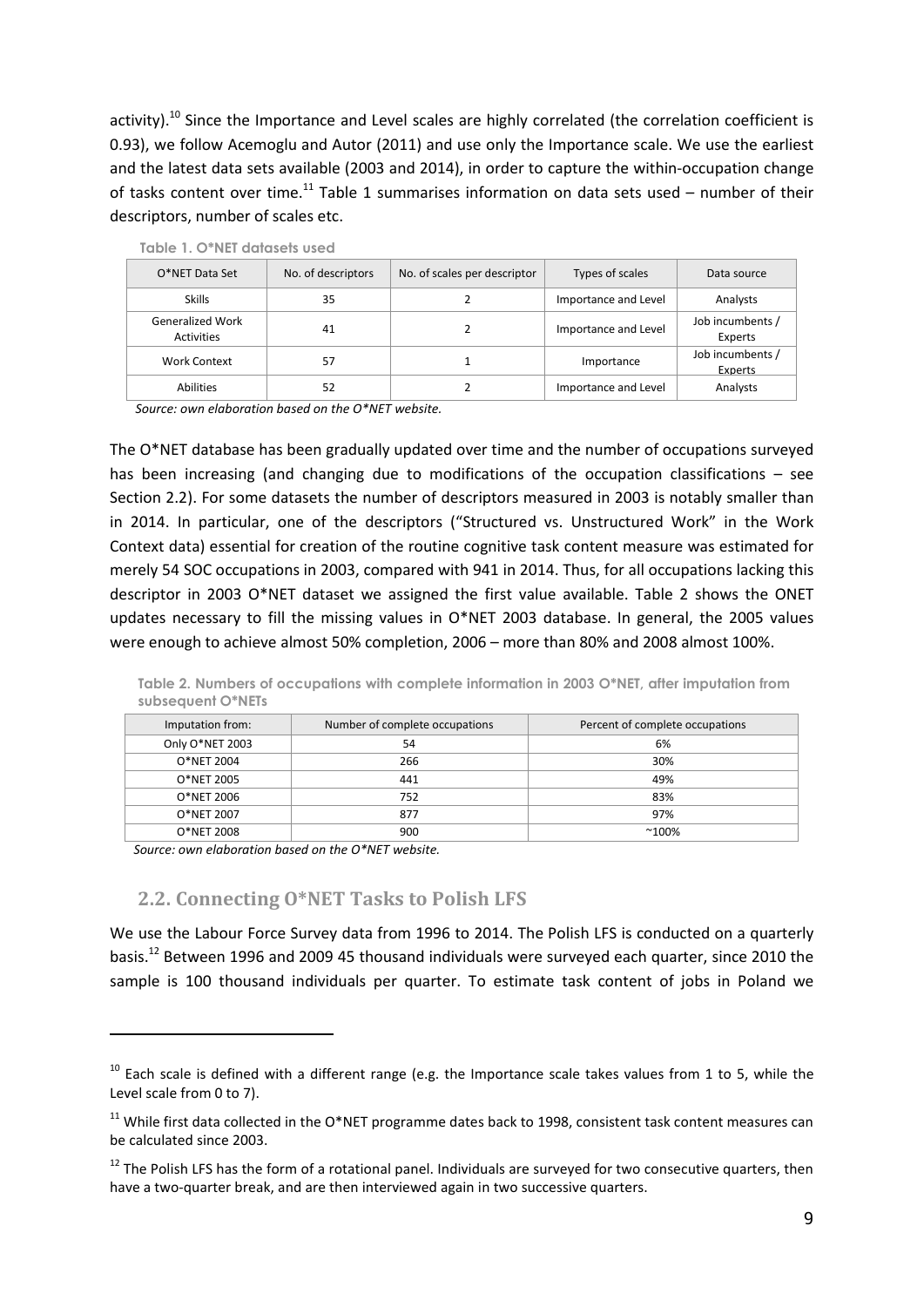mapped O\*NET task items to the corresponding four-digit Polish Classifications of Occupations and Specializations (1995, 2002, 2004 and 2010) and combined them with individual LFS data. As a result, all individuals in the LFS had task items assigned corresponding to their occupation.<sup>13</sup>

Polish LFS contains a Poland-specific version of the International Standard Classification of Occupations (KZiS – *Klasyfikacja Zawodów i Specjalności*), while O\*NET occupation classification follows a modified version of the Standard Occupational Classification system (ONET-SOC). Combining the two datasets  $-$  i.e. ascribing appropriate occupational attributes to the LFS data  $$ required developing a link between these two distinct classifications. Both ONET-SOC and KZiS have been modified over the years. ONET-SOC has undergone three revisions since 2000, with the major one taking place in 2010 (following the supersession of SOC2000 by SOC2010). KZiS underwent several revisions, three of them affecting the 4-digit level codes: two smaller revisions in 2002 and 2004 and a major one in 2010 (following the supersession of ISCO-88 by ISCO-08). In order to utilize the earliest and latest O\*NET datasets possible and the 1996-2014 Polish LFS data, we collected crosswalks that allowed connecting the O\*NET data (both with ONET-SOC2000 and ONET-SOC2010) to the evolving codes of KZiS. The full list of sources of the crosswalks is available in Appendix 1.

For the transition of ONET-SOC2000 into KZiS we carried out the following steps:

- 1) changing the ONET-SOC2000 data to simple SOC2000 (this step only involves dropping a numerical suffix from the ONET variant),
- 2) connecting the resulting SOC2000 data to ISCO-88 data,
- 3) connecting the resulting ISCO-88 data to KZiS 2004 data (LFS 2005-2010),
- 4) connecting the resulting KZiS 2004 data to KZiS 2002 data (LFS 2003-2004),
- 5) connecting the resulting KZiS 2002 data to KZiS 1995 data (LFS 1996-2002),
- 6) mapping ONET-SOC2000 to ONET-SOC2010 using the crosswalk provided at the O\*NET website,
- 7) changing the ONET-SOC2010 data to SOC2010 (this only involves dropping a numerical suffix from the ONET variant),
- 8) connecting the resulting SOC2010 data to ISCO-08 data,

 $\overline{a}$ 

9) connecting the resulting ISCO-08 data to KZiS 2010 data (LFS 2011-2014).

For the transition of ONET-SOC2010 the steps were analogous, with the starting point constituting the only difference.

In some cases the crosswalks do not provide unambiguous connections between two classifications. Four situations can be distinguished. First, that one original (i.e. from source or already compiled classification) occupation code is connected to only one target occupation code (i.e. in a target classification) – in such case we imputed the original values of attributes to the target code. Second, that one occupation code is connected to several target occupation codes – in such case we imputed the same original values of attributes to each of the target codes. Third, that several occupation codes are connected to only one target occupation code – in such case we imputed the mean values

<sup>&</sup>lt;sup>13</sup> Although Polish LFS has been conducted since 1992, the occupational classifications before 1996 has been reported only at a 3-digit level. Moreover, the first change in the occupational classification was developed a few years later in 1995 (and not immediately introduced). We therefore take 1996 as the beginning of our analyzed period not to include unnecessary heterogeneity due to changes in both the level of detail and list of occupations.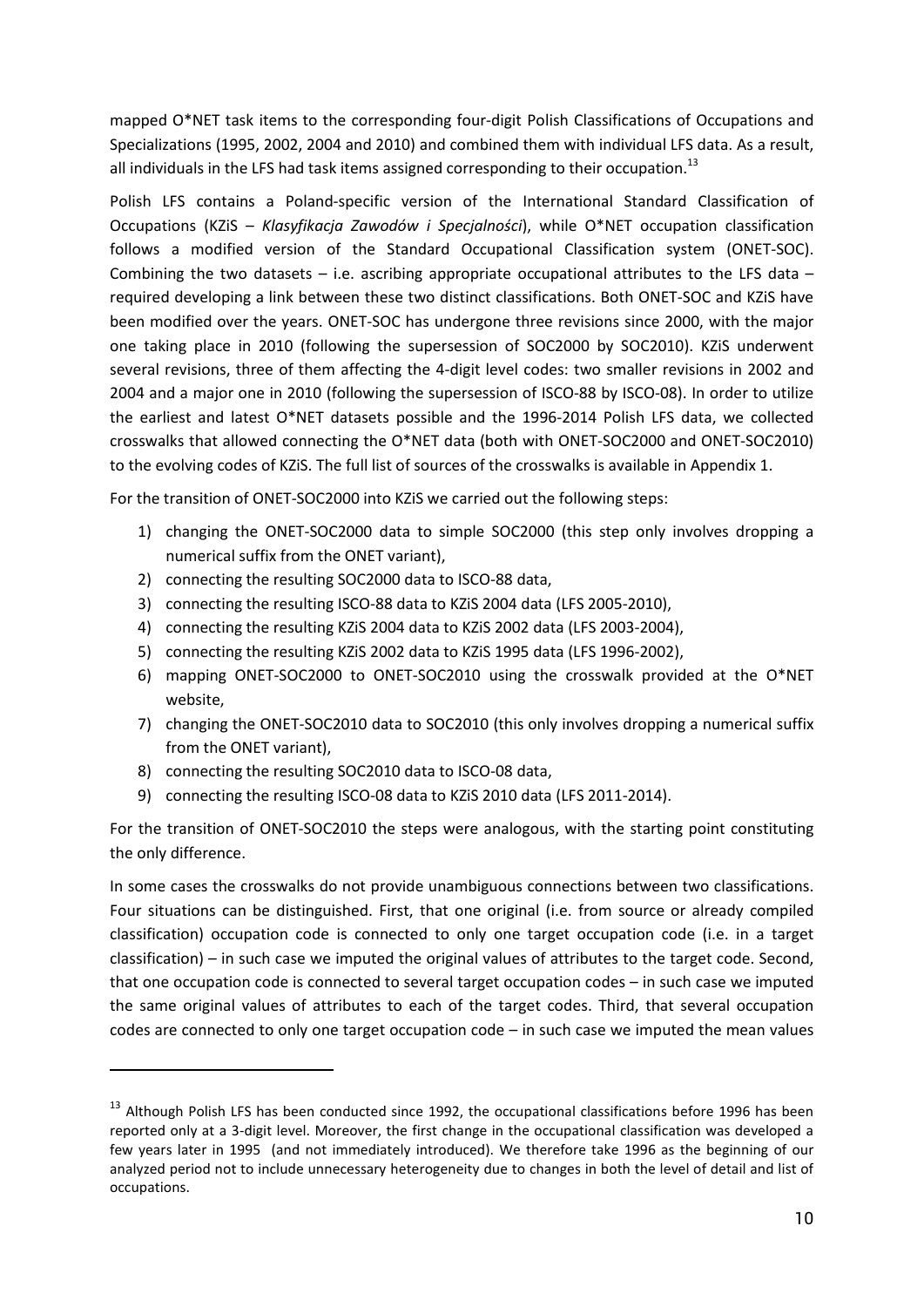of each attribute within the original codes to the one target occupation code. Fourth, that several occupation codes are connected to several target occupation codes – in such case we imputed the mean value of each attribute among the original codes to each of the target connected codes.

Table 3 presents the final numbers of occupations for which we could assign O\*NET attribute and job characteristics values, within each step.

| <u>i anis al izan alili di lini ina ali a a a a barialia ili a a ali alianishi alili ali a la dini ili di alili a</u> |                              |                     |  |  |  |  |  |
|-----------------------------------------------------------------------------------------------------------------------|------------------------------|---------------------|--|--|--|--|--|
| To: Occupation Classification                                                                                         | From: ONET-SOC 2000          | From: ONET-SOC 2010 |  |  |  |  |  |
| <b>ONET-SOC 2000</b>                                                                                                  | 902                          | -                   |  |  |  |  |  |
| <b>ONET-SOC 2009</b>                                                                                                  | $\qquad \qquad \blacksquare$ | 940                 |  |  |  |  |  |
| <b>ONET-SOC 2010</b>                                                                                                  | 748                          | 942                 |  |  |  |  |  |
| SOC 2000                                                                                                              | 679                          | 757                 |  |  |  |  |  |
| SOC 2010                                                                                                              | 680                          | 770                 |  |  |  |  |  |
| ISCO-88                                                                                                               | 359                          | 371                 |  |  |  |  |  |
| ISCO-08                                                                                                               | 399                          | 422                 |  |  |  |  |  |
| <b>KZiS 1995</b>                                                                                                      | 349                          | 356                 |  |  |  |  |  |
| <b>KZiS 2002</b>                                                                                                      | 358                          | 368                 |  |  |  |  |  |
| <b>KZiS 2004</b>                                                                                                      | 359                          | 370                 |  |  |  |  |  |
| <b>KZiS 2010</b>                                                                                                      | 407                          | 424                 |  |  |  |  |  |

Table 3. Resulting numbers of occupations in each classification, by starting points

*Note: It was not necessary to map ONET-SOC 2010 as far as into ONET-SOC 2000. This is because the transition between ONET-SOC 2000 and SOC 2000 is the same as it is for ONET-SOC 2009. Therefore we chose the more detailed ONET-SOC 2009 for the crosswalk.*

#### **2.3. Calculating Task contents**

We standardised the task intensity values (in line with Acemoglu and Autor, 2011) throughout analysed period to make them comparable over time. The standard score of each task intensity *t* for each observation was calculated using the formula:

$$
\bigwedge i \bigwedge j \in J \quad t_{i,j}^{std} = \frac{t_i - \mu_j}{\delta_j}, \quad (1)
$$

where *J* is the set of 16 task items listed in Table 4 for *i* observation in LFS data and  $\mu_i$  and  $\delta_i$  are the weighted average and standard deviation of *j* task item, respectively, calculated as:

$$
\bigwedge j \in J \mu_j = \frac{\sum_{i=1}^N t_{i,j} w_i}{\sum_{i=1}^N w_i}, \quad (2)
$$

$$
\bigwedge j \in J \delta_j = \left(\frac{\sum_{i=1}^N w_i (t_{i,j} - \mu_j)}{\sum_{i=1}^N w_i}\right)^{1/2}, \quad (3)
$$

where  $w_i$  is an ascribed weight of  $i$  observation in the LFS data.

Secondly, following the Acemoglu and Autor (2011) approach, we constructed five main task content measures: non-routine cognitive analytical and personal, routine cognitive and manual, non-routine manual physical. Each of these task content measures was created by summing appropriate standardised task items (listed in Table 4) and subsequent standardisation of each of resulting (five) task content measures.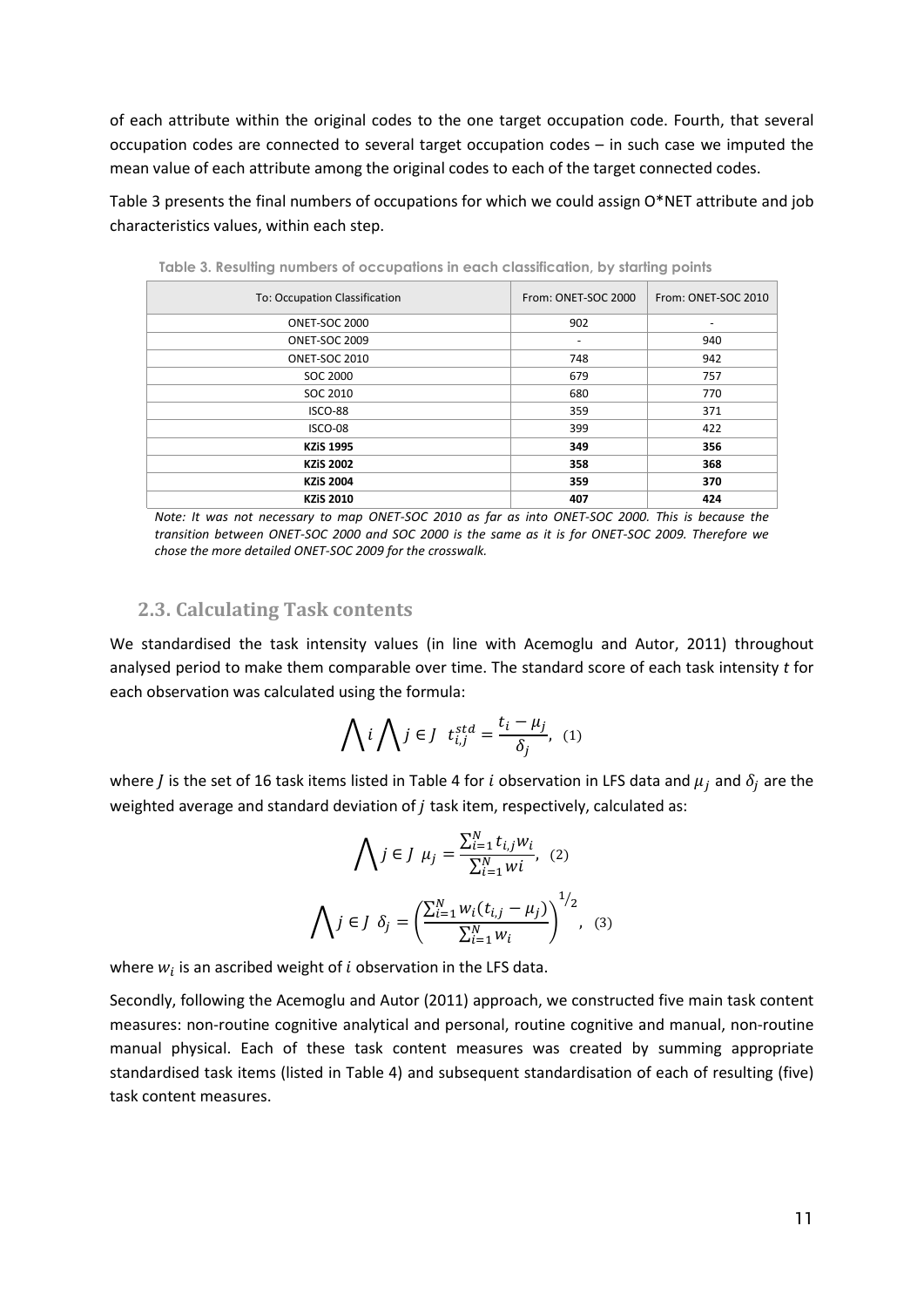| Task content measure $(T)$          | Task items $(J)$                                                                                                                                                                |
|-------------------------------------|---------------------------------------------------------------------------------------------------------------------------------------------------------------------------------|
| Non-routine cognitive analytical    | Analysing data/information<br>Thinking creatively<br>Interpreting information for others                                                                                        |
| Non-routine cognitive interpersonal | Establishing and maintaining personal relationships<br>Guiding, directing and motivating subordinates<br>Coaching/developing others                                             |
| Routine cognitive                   | Importance of repeating the same tasks<br>Importance of being exact or accurate<br>Structured vs. unstructured work                                                             |
| Routine manual                      | Pace determined by speed of equipment<br>Controlling machines and processes<br>Spend time making repetitive motions                                                             |
| Non-routine manual physical         | Operating vehicles, mechanized devices, or equipment<br>Spend time using hands to handle, control or feel objects, tools or controls<br>Manual dexterity<br>Spatial orientation |

*Source: own elaboration based on Acemoglu and Autor (2011).*

Due to several changes in the Polish occupation classification, KZiS, we observed slight deviations in the calculated task structures in the years following the 2002 and 2010 KZiS revisions. We applied a rescaling method to correct for these revisions impact on task measures. Firstly, we standardised task measures in each of the three subperiods between major classification changes (i.e. 1996-2002, 2003-2010 and 2011-2014) separately, again following the formulas (1)-(3). Secondly, we rescaled the 2003-2010 data so that the mean and standard deviation of each task in 2003 was the same as in 2002. Third, we rescaled the 2011-2014 data analogously, equating the 2011 mean and standard deviation to the analogous values in the (rescaled) 2010 sample. This approach allowed comparing the trends in the time series over the whole range of data, by eliminating any potential heteroscedasticity resulting solely from the change in classifications.<sup>14</sup>

## **3. Task content of jobs in Poland between 1996 and 2014**

#### **3.1. Overall trends**

 $\overline{a}$ 

Our results show the general trend of increasing intensity (a number of tasks performed by an average worker) of non-routine cognitive tasks in Poland, mostly in line with findings for the US (Acemoglu and Autor, 2011; Autor et al., 2003), or Germany (Spitz-Oener, 2006). The relative increase in analytical tasks was higher than in personal ones, as shown on the Figure 5, which presents the estimated task content intensities in 1996-2014.<sup>15</sup> The gap between analytical and

<sup>&</sup>lt;sup>14</sup> We ran panel OLS regressions to validate this approach. We used means and standard deviations of task contents as dependent variables and dummies indicating whether the observation was after each of the years in the 1996-2014 period as the explanatory variables. For the uncorrected data we found a shift in both means and standard deviations after 2010 (the coefficient for "after 2010" significant at the 1% level), and no significant shift in the rescaled data.

<sup>&</sup>lt;sup>15</sup> We used the moving average to combine task content intensities obtained from 2003 and 2014 O\*NET. From 1996 to 2003 we use task indices based on O\*NET 2003, for any year t in 2004-2014 period we assign a weight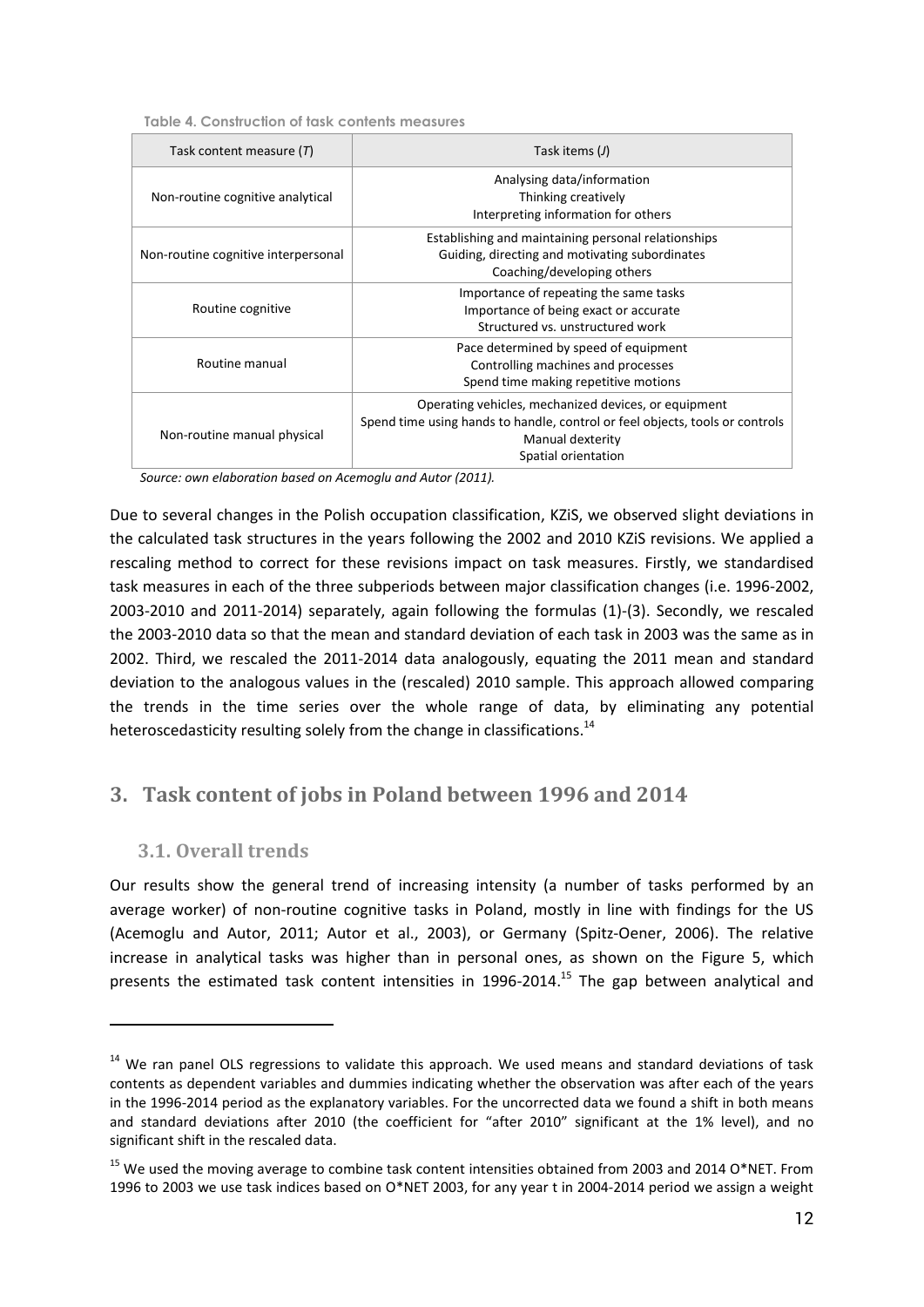personal tasks' growth emerged relatively early – in 2003 the average intensity of non-routine cognitive analytical tasks per worker had already accounted for more than the half of the 2014 value, while for non-routine cognitive personal tasks the proportion in question was 40%. On the other hand, manual tasks, both routine and non-routine ones, were declining in the 1996-2014 period. The observed drop was 1.2 times greater for the non-routine tasks. Interestingly, we find that the intensity of routine cognitive tasks was gradually increasing in Poland, except the 2000-2002 period. This result differs from previous findings for the most developed countries, like the US or Germany (Autor et al., 2003; Spitz-Oener, 2006), although Jaimovich and Siu (2012) and Acemoglu and Autor (2011) show that the trend in routine cognitive tasks might be dependent on the analysed period and workers' gender. Nevertheless, the relative increase in the routine cognitive tasks intensity between 2003 and 2014 was comparable to that of the non-routine cognitive personal tasks.



Figure 5. Evolution of task content intensities in Poland during 1996-2014 (multiplied by 100).

*Note: Moving average was used to combine obtained mean task content measures from 2003 and 2014 O\*NET data sets. To make the results comparable the task indices were rescaled so that the initial value of all of them is 0.*

*Source: own calculations based on LFS & O\*NET data.*

 $\overline{a}$ 

In the next step, for every task  $i$  we decompose the change (between 1996 and 2014) of the average task intensity per person employed,  $T_i$ , into three factors: (i) the contribution of the betweenoccupation changes, i.e. changes of the (occupational) structure of employment,  $BO_i$ ; (ii) the contribution of shifts in the task contents within particular occupations over time,  $WO_i; ^{16}$  and (iii) the

 $\frac{2014-t}{11}$  to task indices based on O\*NET 2003, and a weight  $\frac{t-2003}{11}$  to task indices based on O\*NET 2014. To make results comparable we rescaled the task indices so that the initial value of all of them is 0.

<sup>&</sup>lt;sup>16</sup> Changes in task contents of particular occupations can be interpreted as driven by technology (Levy and Murnane, 2013).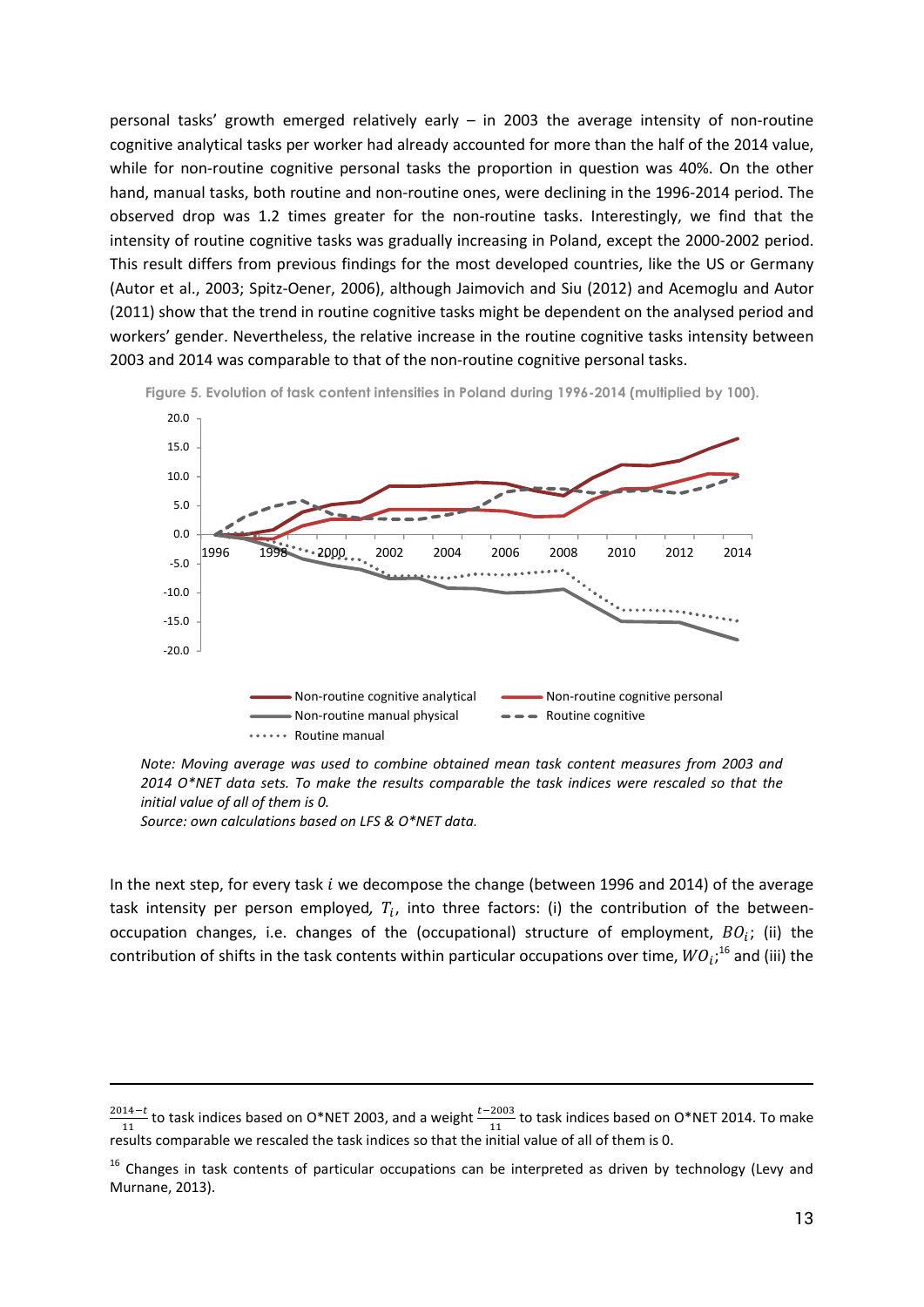contribution of the interaction between changes in employment structure and shifts in task intensities,  $INT_i$ .<sup>17</sup> The decomposition was calculated according to formulas below:

$$
\bigwedge i \in T \ (T_i^{2014} - T_i^{1996}) = \left(\sum_{j \in E} t_{i,j}^{14} e_j^{14} - \sum_{j \in E} t_{i,j}^{03} e_j^{96}\right) = BO_i + WO_i + INT_i, \tag{4}
$$
\n
$$
\bigwedge i \in T \ BO_i = \sum_{j \in E} t_{i,j}^{03} (e_j^{14} - e_j^{96}), \tag{5}
$$
\n
$$
\bigwedge i \in T \ WO_i = \sum_{j \in E} e_j^{96} (t_{i,j}^{14} - t_{i,j}^{03}), \tag{6}
$$
\n
$$
\bigwedge i \in T \ INT_i = \sum_{j \in E} (t_{i,j}^{14} - t_{i,j}^{03}) (e_j^{14} - e_j^{96}), \tag{7}
$$

where:

 $\overline{a}$ 

- T is the set of five task content measures described in Table 4, and  $T_i^{1996}$ ,  $T_i^{2014}$  is average intensity of a given task content measure task  $i$  per worker in 1996 and 2014, respectively,
- $t_{i,j}^{14}$  and  $t_{i,j}^{03}$  are the average estimated values of task *i* for a worker *j* using the O\*NET datasets from 2014 and 2003, respectively,
- $e_j^{14}$  and  $e_j^{96}$  are the weighted (with LFS weights) shares of a worker *j* in total employment in 2014 and 1996, respectively, and  $E$  is the total set of individuals observed either in 1996 or 2014. 18

For all five tasks measures considered, the between-occupation factor, i.e. shifts in employment structure with respect to task composition of occupations, accounted for most of the total change in task content intensity between 1996 and 2014 (see Figure 6). According to our results, 98% of total increase in the average intensity of non-routine cognitive analytical tasks can be attributed to an increase in employment in occupations with relatively high intensity of these tasks (the betweenoccupation factor). In the case of (also growing) non-routine cognitive personal and routine cognitive tasks, it is 96% and 64% respectively. On the other hand, 98% of the decrease in the average intensity of routine manual tasks can be attributed to the decrease in employment in the occupations with relatively high intensity of manual tasks. In the case of non-routine manual physical tasks, which declined even more, the respective number is 86%.

<sup>&</sup>lt;sup>17</sup> Which for a given task  $i$  is positive if the employment share of occupations with rising task  $i$  intensities increases as well, and negative if it decreases (and vice versa).

 $18$  As we observe different individuals in 1996 and 2014, each worker surveyed in 1996 has a 0 weight assigned in the 2014 sample, and each worker surveyed in 2014 has a 0 weight assigned in the 1996 sample.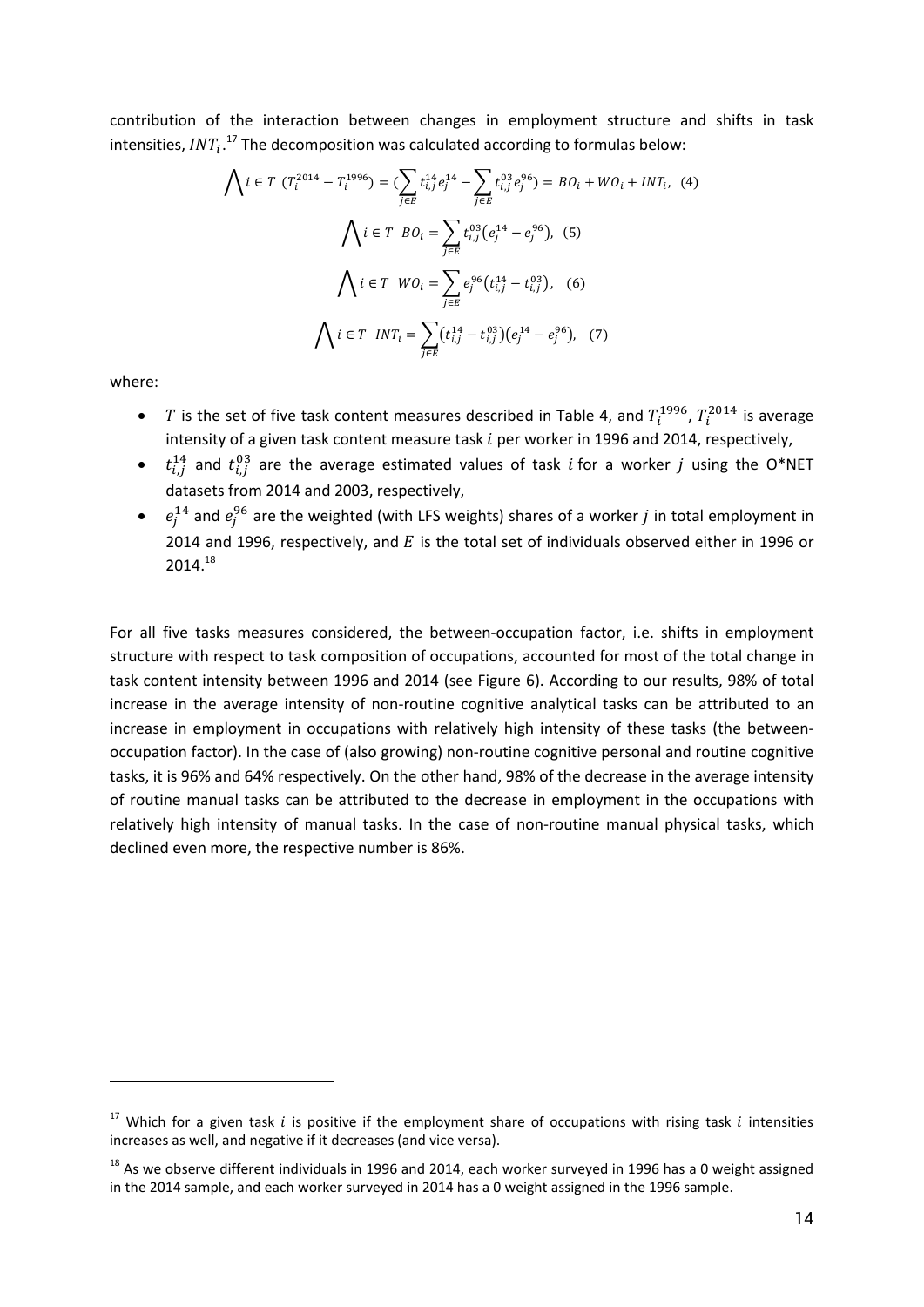Figure 6. Decomposition of the task content intensity changes in Poland between 1996 and 2014 (multiplied by 100).



#### *Source: own calculations based on LFS & O\*NET data.*

The within-occupation effect played a minor role. Only in the case of non-routine cognitive analytical occupations its contribution was noticeable. We find that 13% of the total increase in average intensity of these tasks can be attributed to the increase in non-routine cognitive analytical content of particular occupations. At the same time, the interaction effect for these tasks was negative. This means that employment growth, which drove the overall growth in these tasks, was encompassing jobs which had lower average non-routine cognitive analytical content than jobs behind the nonroutine cognitive analytical tasks in 1996. On the other hand, in the case of routine cognitive tasks, the interaction term was positive and contributed 36% of the total growth in these tasks. Thus, employment was increasing in occupations which on the average had higher routine cognitive content than jobs behind the routine cognitive tasks in 1996 (which is consistent with an increase in the share of workers in low- or middle-skilled non-manual occupations, see Figure 4). For manual tasks (both routine and non-routine) the opposite was true – employment in jobs encompassing these tasks was declining, and these still performed in 2014 on the average had lower manual task content than those performed in 1996.

#### **3.2. Intergenerational dimension of task content changes**

In this subsection we look at the evolution of task content of jobs in Poland from the intergenerational perspective. A striking difference emerges between patterns observed for younger cohorts – who experienced task content evolution typical for most developed countries – and older cohorts – who did not. Figure 7 presents the evolution of task content by 5-year birth cohorts between 1996 and 2014. For all types of tasks we find a substantial difference between changes of task content intensities among people born between 1950 and 1969, and among people born between 1970 and 1994. The former were aged between 27 and 46 years in 1996 and mostly already on the labour market, the latter were aged up to 26 years in 1996 and largely entering the labour market in the period studied. In absolute terms, the change of the average tasks intensity was the lowest for the oldest cohorts studied (i.e. for people born in 1950-69) and the highest for the youngest ones. For cohorts born between 1950 and 1969, all five task content intensities were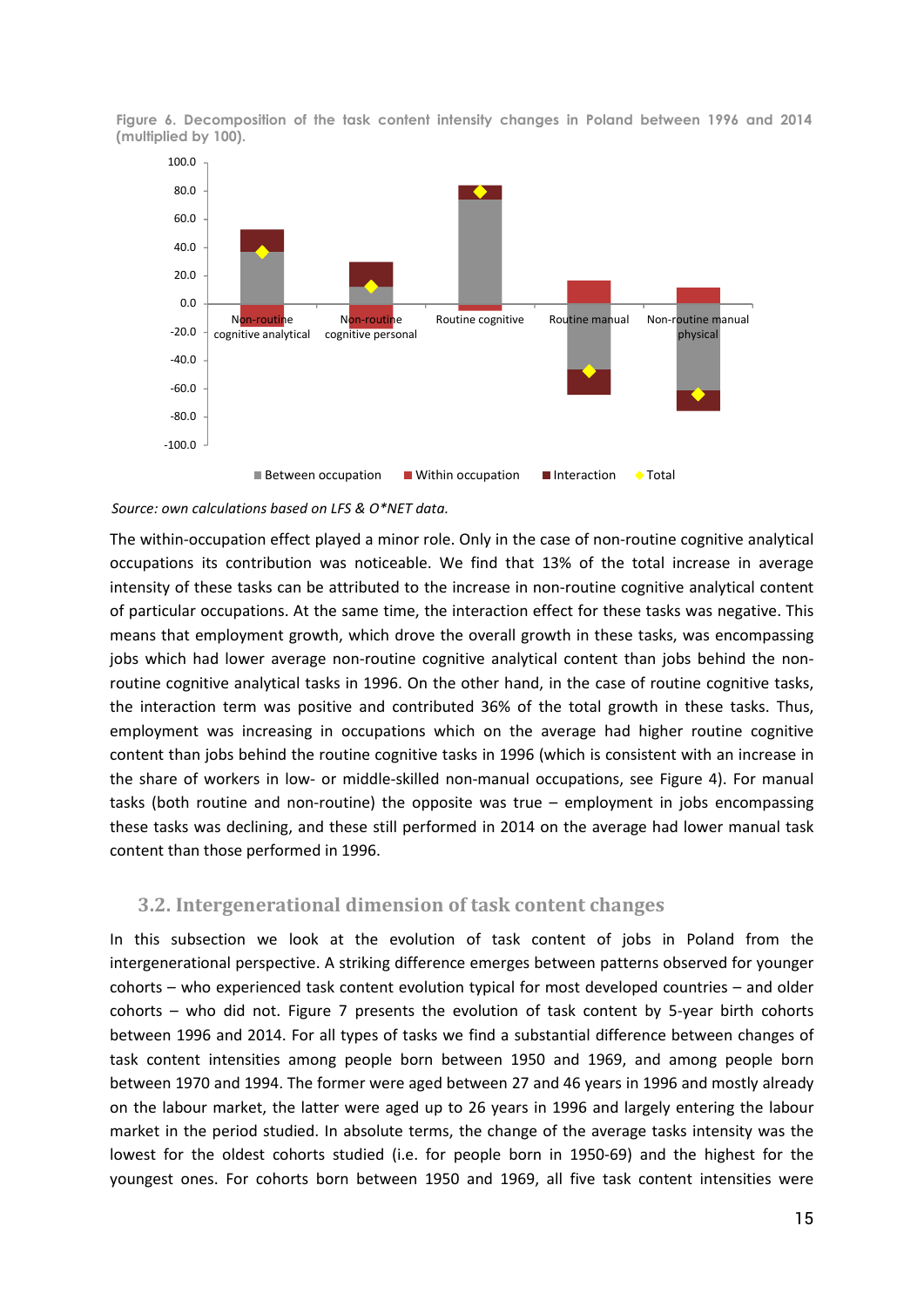relatively stable over time, $19$  especially those regarding the routine cognitive and non-routine manual tasks. Moreover, the evolution of task content intensities was virtually identical for all four 5-year cohorts born in the 1950s and 1960s. The same applies to variance of task indices.

The picture is considerably different for younger cohorts.<sup>20</sup> As shown in Figure 7, people born after 1970 experienced rapid shifts in the task content intensities.<sup>21</sup> Workers born 1970-1974 constituted the first cohort entering the labour market after the transition shock. They were also the first cohort experiencing substantial growth of non-routine cognitive tasks and a noticeable decline in nonroutine manual as well as routine tasks (both cognitive and personal). The cohort born within 1975- 1979 experienced such developments to an even higher extent. Moreover, for all 5-year cohorts born after 1970, the average intensity of non-routine cognitive (both analytical and personal) tasks was rising over time within these cohorts after the age of 20.

We find that the younger the cohort, the higher the intensity of non-routine cognitive analytical tasks among workers aged between 25 and 39, i.e. every subsequent 5-year cohort born between 1970 and 1989 had a greater average non-routine cognitive analytical task intensity at a given age than the previous cohort had had at the same age. Table 5 sheds more light on developments experienced by people born after 1970, as it compares the cognitive task intensities of various cohorts at the same stage of the life cycle. People born between 1975 and 1984 experienced the largest shifts in both non-routine cognitive and manual tasks intensities. Between the age of 20 and 39, workers in these cohorts underwent changes in the content of their jobs which were so potent that they leapfrogged the older cohorts regarding non-routine cognitive tasks, and ended up having less manual tasks than older workers (see Figure 7).<sup>22</sup>

The situation concerning routine cognitive tasks was slightly different. Although the tendency of increasing average intensity of these tasks for subsequent cohorts also appears, it relates only to people aged between 20 and 29 years old. For other age groups, i.e. people aged between 30 and 34 years old, no clear trend persists between cohorts. Nevertheless, workers from all 5-year cohorts born between 1970 and 1984 experienced decreasing intensity of routine cognitive tasks as they grew older. This finding suggests that labour market entrants in Poland turn out to be employed in the highly routine cognitive occupations, but over time jobs and tasks they perform tend to become to a larger extent non-routine cognitive. Table 5 confirms that for every next cohort entering the labour market in 1996-2014 this phenomenon was increasingly pronounced. On the other hand, the manual task content of the jobs (routine as well as non-routine) was also decreasing with age, but in contrast to cognitive tasks, no common pattern of changes between cohorts emerged.

 $\overline{a}$ 

<sup>&</sup>lt;sup>19</sup> Standard deviations of all five task content measures were lower than 4.2% for all 5-year cohorts born between 1950 and 1969.

<sup>&</sup>lt;sup>20</sup> Our findings are consistent with Arias et al. (2014) results for several European and Central Asian countries in the 2002-2010 period.

 $21$  For all 5-year cohorts born between 1970 and 1994, standard deviations of all non-routine and routine task content measures were higher than 10% and 6%, respectively.

<sup>&</sup>lt;sup>22</sup> Due to lack of data, we are not able to analyse people born before 1970 in their 20s (and 30s in case of workers born before 1969). However, we think that they hadn't experience such pronounced growth in nonroutine cognitive tasks at that age, because intensity of non-routine cognitive tasks among them in the 1990s turned out lower than intensities quickly achieved by workers born after 1970 (see Figure 7).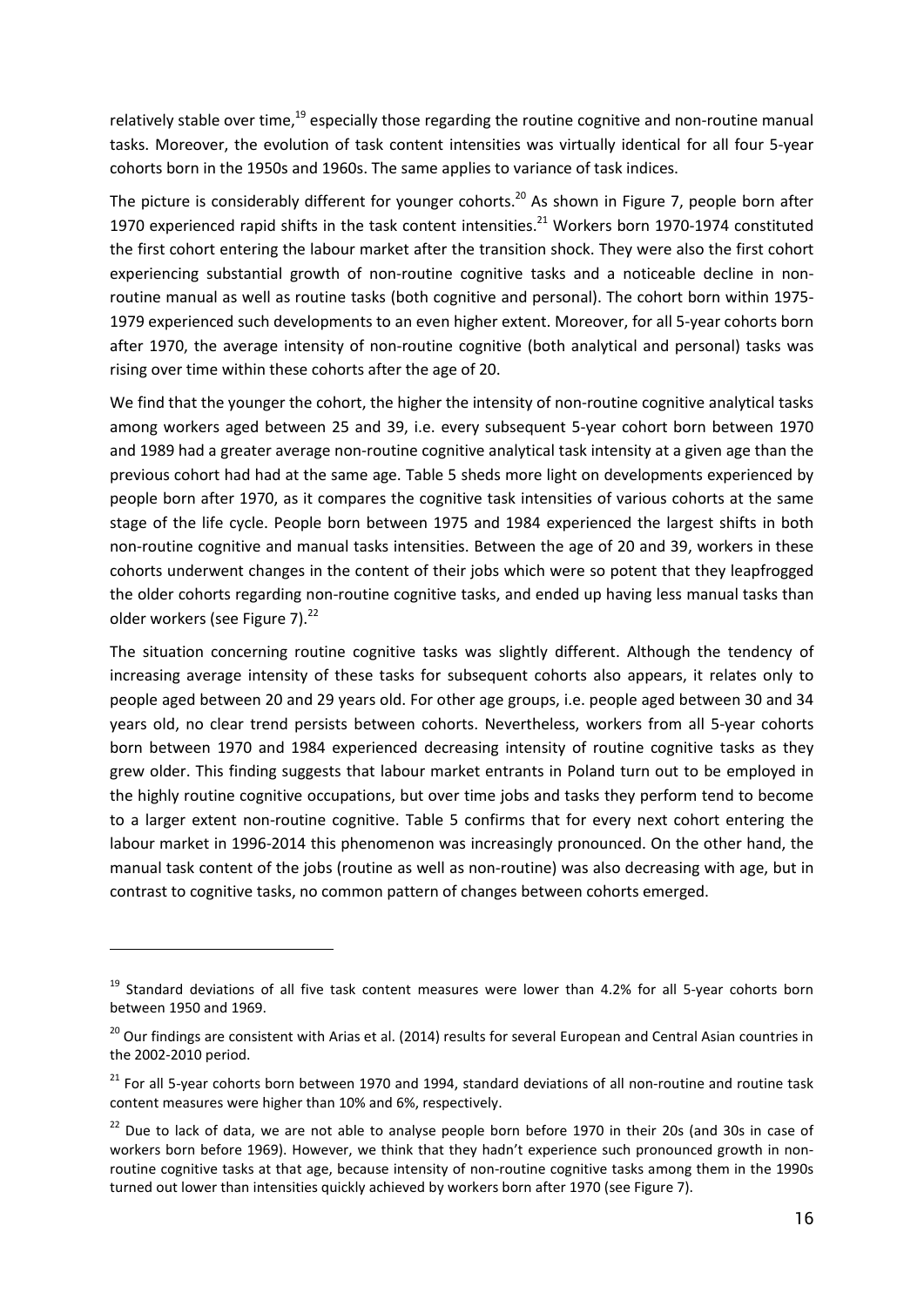



*Source: own calculations based on LFS & O\*NET data*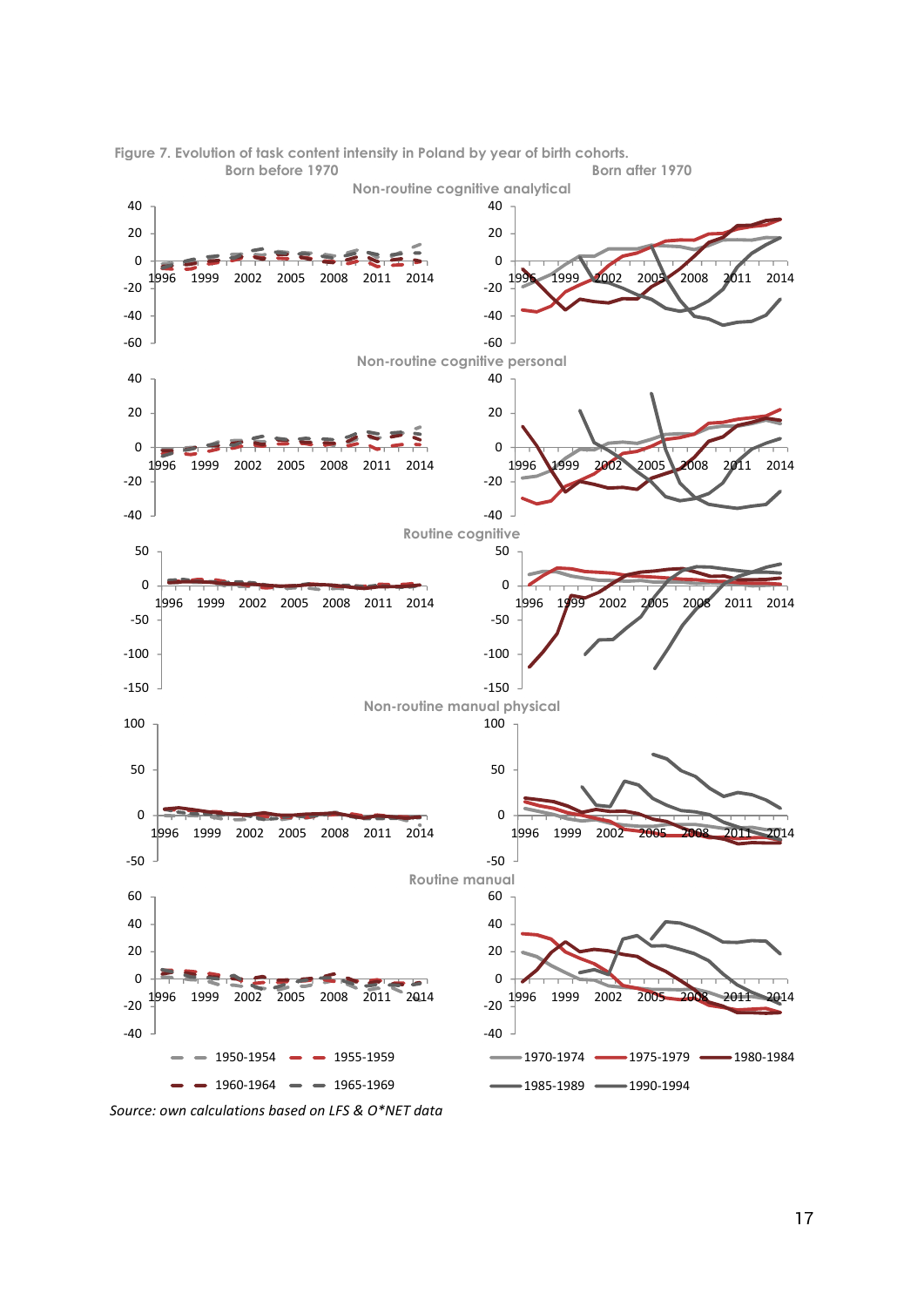| Non-routine cognitive analytical |                          |         |         |         |  |  |  |  |  |
|----------------------------------|--------------------------|---------|---------|---------|--|--|--|--|--|
| Age / cohort                     | 1970-74                  | 1975-79 | 1980-84 | 1985-89 |  |  |  |  |  |
| $20 - 24$                        | na                       | $-22.3$ | $-26.1$ | $-24.8$ |  |  |  |  |  |
| $25 - 29$                        | $-2.3$                   | 6.4     | 15.0    | 17.4    |  |  |  |  |  |
| 30-34                            | 9.0                      | 18.5    | 27.4    | na      |  |  |  |  |  |
| 35-39                            | 9.9                      | 27.5    | na      |         |  |  |  |  |  |
|                                  | <b>Routine cognitive</b> |         |         |         |  |  |  |  |  |
| Age / cohort                     | 1970-74                  | 1975-79 | 1980-84 | 1985-89 |  |  |  |  |  |
| $20 - 24$                        | na                       | 25.1    | 20.7    | 27.4    |  |  |  |  |  |
| $25 - 29$                        | 14.6                     | 14.1    | 11.3    | 13.3    |  |  |  |  |  |
| $30 - 34$                        | 7.8                      | 3.8     | 3.2     | na      |  |  |  |  |  |
| $35 - 39$                        | 5.0                      | $-0.5$  | na      | na      |  |  |  |  |  |

Table 5. Average intensity of tasks for subsequent cohorts by age group (multiplied by 100)

*Note: Due to the data availability the mean values of task contents presented in the table are calculated for the following years: 1999, 2004, 2009 and 2014.*

*Source: own calculations based on LFS & O\*NET data.*

We also find that most of changes in the task content intensities within cohorts occurred due to evolution of occupational structure. There are, however, some notable exceptions. Figure 8 shows changes of average task intensities between 1996 and 2014 (between 2004 and 2014 for cohorts born after 1980) decomposed in line with equations (4)-(7). The contribution of within-occupation changes to change of non-routine cognitive tasks was exceptionally strong and negative for the youngest cohorts studied (1980-1989), suggesting that occupations often performed by young workers were to larger extent affected by routinisation. On the other hand, within-occupation factor increased manual task intensities for the 1985-1989 cohort. These effects, however, were offset by the interaction terms, implying that within these cohorts employment shifted away from the occupations with decreasing cognitive tasks and increasing manual tasks.



Figure 8. Decomposition of the task content intensity changes in Poland for 5-year cohorts, 1996/2004– 2014.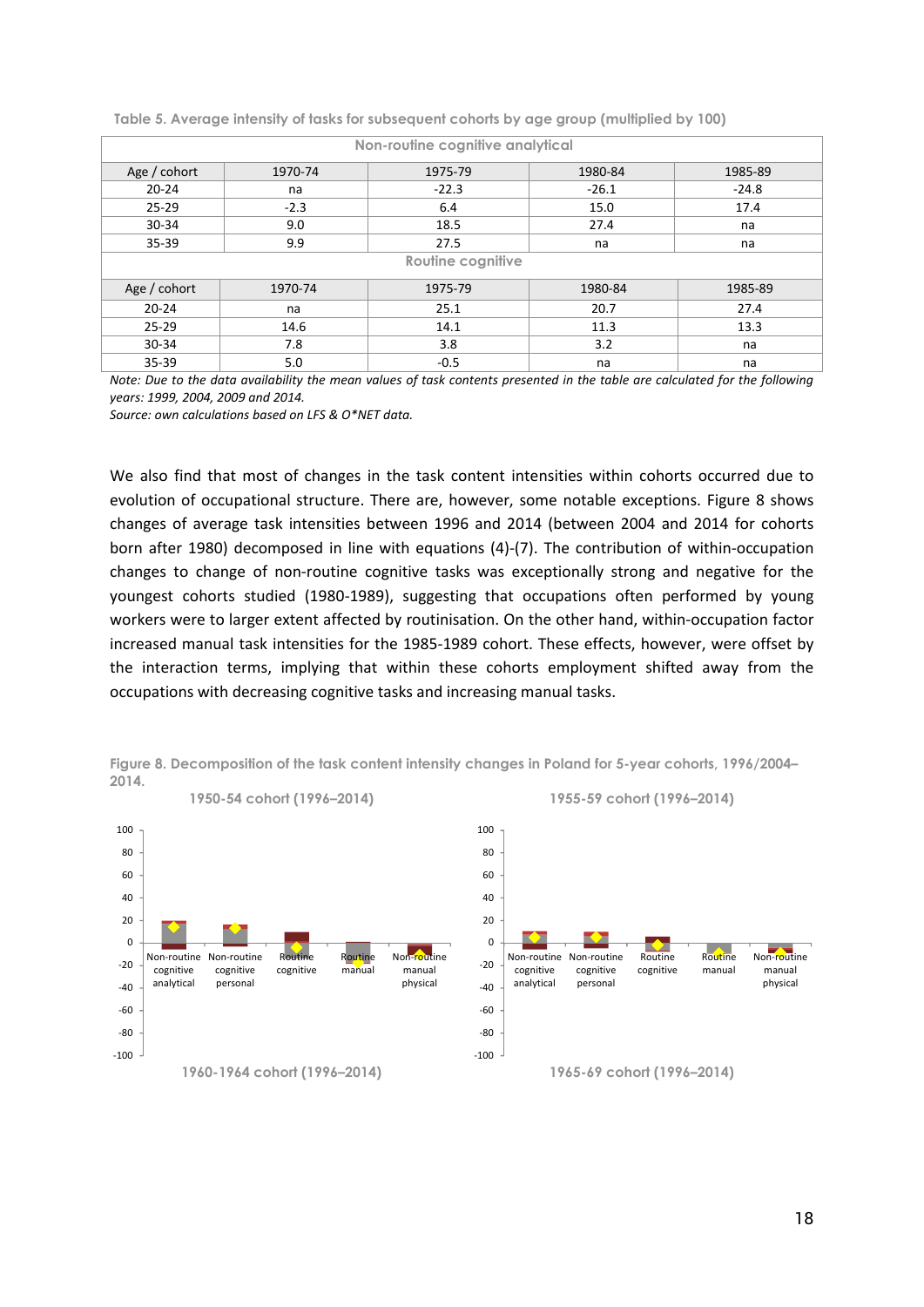

*Note: For cohorts born between 1960 and 1979 the decomposition is performed for the 1996-2014 period. For cohorts born between 1980 and 1989 – for the 2004-2014 period. Source: own calculations based on LFS & O\*NET.*

Workers born in 1975-1979 and 1980-1984 were not only experiencing the largest growth in nonroutine cognitive tasks, they also contributed most to the overall increase of these tasks in Poland. Table 6 presents contributions of subsequent cohorts to the total change of task intensities between 1996 and 2014, divided into two subperiods: 1996-2004 and 2004-2014. We focus on people born in the 1950-1989 period, who constituted 74%, 91% and 92% of the total working population in 1996,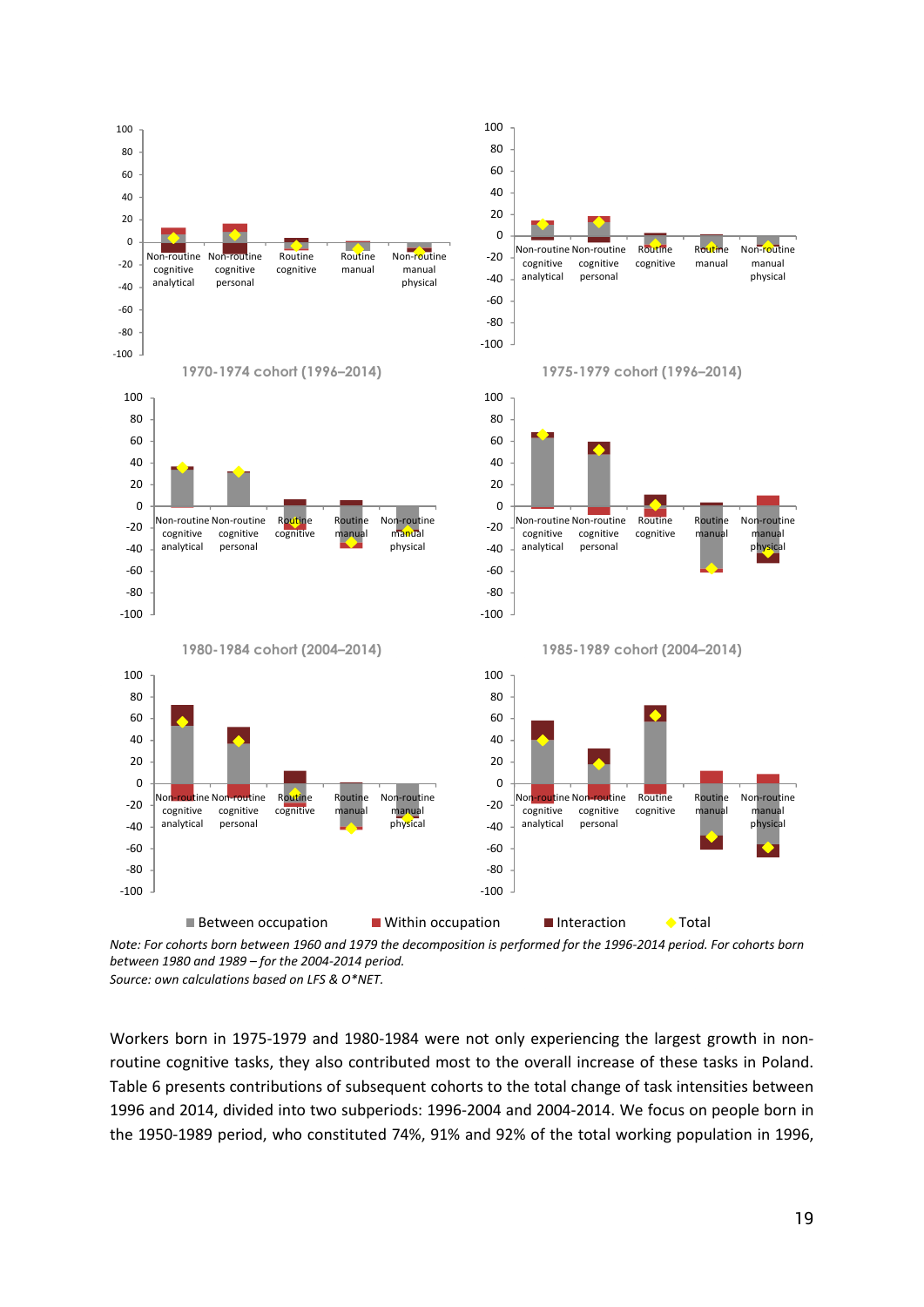2004 and 2014, respectively.<sup>23</sup> Regarding non-routine cognitive tasks, in the 1996-2004 period their growth was driven mainly by people born between 1970 and 1974, who were entering the labour market in the 1990s. The 1975-1979 cohort, to a large extent graduating in that period, contributed less but still more than people born in the 1960-64 and 1965-69, who mostly graduated before 1995. In the 2004-2014 period the increase in non-routine cognitive tasks was driven by workers born in 1975-1979 and 1980-1984. In absolute terms, they contributed respectively 3.7 and 6.5 of the overall 11.9 task intensity growth in population born between 1950 and 1994.<sup>24</sup> Similar pattern emerges in the case of non-routine cognitive personal tasks. However, in contrast to analytical tasks, in 1996- 2004 the cohort born in 1965-1969 contributed more to growth of these tasks than the cohort 10 years younger (i.e. born 1975-1979). Moreover, in 2004-2014 cognitive personal tasks were growing less than analytical tasks among workers born between 1975 and 1989, while among workers born between 1950 and 1974 the opposite was true.

|                                     |             | 1996-2004   |             |             |             |             |             |             |        |
|-------------------------------------|-------------|-------------|-------------|-------------|-------------|-------------|-------------|-------------|--------|
|                                     | 1950-<br>54 | 1955-<br>59 | 1960-<br>64 | 1965-<br>69 | 1970-<br>74 | 1975-<br>79 | 1980-<br>84 | 1985-<br>89 | Total  |
| Non-routine cognitive<br>analytical | 1.2         | 1.2         | 1.2         | 1.4         | 3.3         | 2.3         | $-2.0$      | $-0.2$      | 8.3    |
| Non-routine cognitive<br>personal   | 0.8         | 0.9         | 0.9         | 1.3         | 2.2         | 0.9         | $-1.8$      | $-0.1$      | 5.1    |
| Non-routine manual<br>physical      | $-0.6$      | $-1.4$      | $-0.9$      | $-1.2$      | $-2.5$      | $-3.0$      | 0.1         | 0.3         | $-9.1$ |
| Routine cognitive                   | $-1.2$      | $-1.2$      | $-0.7$      | $-1.0$      | $-0.7$      | 1.9         | 1.7         | $-0.4$      | $-1.6$ |
| Routine manual                      | $-8.0$      | $-2.4$      | $-0.7$      | $-5.9$      | $-6.5$      | $-6.7$      | 16.6        | 31.8        | 18.2   |
|                                     | 2004-2014   |             |             |             |             |             |             |             |        |
|                                     |             |             |             |             |             |             |             |             |        |
|                                     | 1950-<br>54 | 1955-<br>59 | 1960-<br>64 | 1965-<br>69 | 1970-<br>74 | 1975-<br>79 | 1980-<br>84 | 1985-<br>89 | Total  |
| Non-routine cognitive<br>analytical | $-0.3$      | $-0.4$      | $-0.7$      | $-0.2$      | 0.9         | 3.7         | 6.5         | 2.3         | 11.9   |
| Non-routine cognitive<br>personal   | 0.0         | $-0.2$      | $-0.1$      | 0.2         | 1.5         | 3.6         | 4.1         | 0.8         | 9.8    |
| Non-routine manual<br>physical      | 0.1         | 0.0         | $-0.3$      | 0.1         | $-0.3$      | $-1.6$      | $-4.5$      | $-3.5$      | $-9.9$ |
| Routine cognitive                   | 0.4         | 0.6         | 0.2         | 0.2         | $-0.9$      | $-1.6$      | 0.2         | 2.7         | 1.7    |

Table 6. Contributions of subsequent cohorts to task content intensity changes in Poland, 1996-2004 and 2004-2014 (multiplied by 100)

*Source: own calculations based on LFS & O\*NET data.*

 $\overline{a}$ 

The findings are different for the routine cognitive tasks. Firstly, the total change of intensity of these tasks in the population born between 1950 and 1989 was relatively small – between 1996 and 2004 it amounted to -1.6, and between 2004 and 2014 to 1.7. In both subperiods studied, the cohorts which have the largest contribution to the total change of routine cognitive tasks were labour market

<sup>&</sup>lt;sup>23</sup> We ignore people born before 1950 as they reached statutory retirement age before 2014 and tended to exit the labour market due to retiring. On the other hand, individuals born after 1989 were only entering the labour market in the last few year of the period studied.

 $24$  The absolute change weighted by the shares of cohorts in total employment in given years.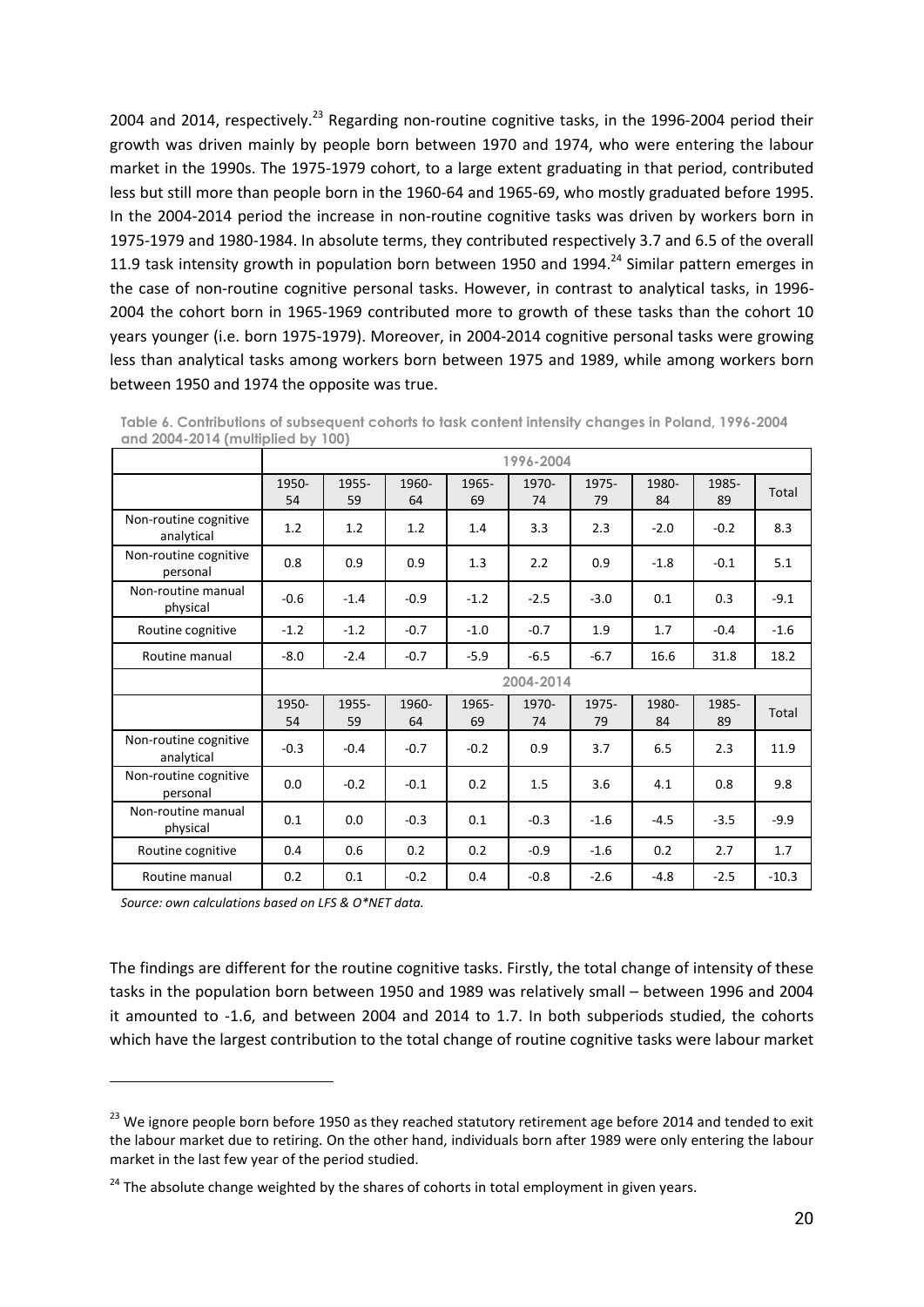entrants – cohort born between 1975 and 1979 in the 1996-2004 period, and the cohort born between 1985 and 1989 in the 2004-2014 period. Interestingly, in the 2004-2014 period, the 1975- 1979 cohort which by that time had established situation on the labour market, contributed most negatively to the change of routine cognitive tasks' intensity.

Moreover, the changes experienced by cohorts born between 1975 and 1989 were of crucial importance for the evolution of manual tasks, both routine and non-routine. The decrease in manual tasks intensities accelerated in 2004-2014 and according to results shown in Table 6, this can be attributed to a persistent decline of these tasks among workers born in the 1970s, and substantial decline occurring among workers born in the 1980s, but only in the 2004-2014 period.<sup>25</sup>

#### **3.3. Education, job content and labour matching**

In this subsection we analyse to what extent different task content developments experienced by various cohorts can be explained by changes in their educational structure which, as discussed in Section 1, have been significant in Poland. To this aim, for every task  $i$  we decompose the change (between 1996 and 2014) of the average task intensity in the cohort  $c$ ,  $T_{i,c}$ , into contributions of three different factors: (i) changes in educational structure of workers in the cohort, interpreted as a labour supply factor,  $LS_{i,c}$ ; (ii) changes in the task contents within particular education group, interpreted as a job content factor,  $TC_{i,c}$ ; and (iii) the interaction term between shifts in employment structure of a given cohort and changes in task intensities affecting it, interpreted as a labour matching factor,  $LM_{i,c}.^{26}$ 

For each 5-year cohort  $c$  born between 1950 and 1984, the decomposition was calculated according to formulas below:

$$
\bigwedge i \in T \ (T_{i,c}^{2014} - T_{i,c}^{1996}) = \left(\sum_{j \in H} t_{i,j,c}^{14} h_{j,c}^{14} - \sum_{j \in H} t_{i,j,c}^{03} h_{j,c}^{96}\right) = LS_{i,c} + TC_{i,c} + LM_{i,c}, \tag{8}
$$
\n
$$
\bigwedge i \in T \ LS_{i,c} = \sum_{j \in H} t_{i,j,c}^{03} \left(h_{j,c}^{14} - h_{j,c}^{96}\right), \tag{9}
$$
\n
$$
\bigwedge i \in T \ TC_{i,c} = \sum_{j \in H} h_{j,c}^{96} \left(t_{i,j,c}^{14} - t_{i,j,c}^{03}\right), \tag{10}
$$
\n
$$
\bigwedge i \in T \ LM_{i,c} = \sum_{j \in H} \left(t_{i,j,c}^{14} - t_{i,j,c}^{03}\right) \left(h_{j,c}^{14} - h_{j,c}^{96}\right), \tag{11}
$$

where:

 $\overline{a}$ 

 $\bullet$   $t_{i,j,c}^{14}$  and  $t_{i,j,c}^{03}$  are the average estimated values of task *i* for workers with an education level *j* in cohort  $c$ , using the O\*NET datasets from 2014 and 2003, respectively,

<sup>&</sup>lt;sup>25</sup> In the 2004-2014 period, the total change in both manual task contents intensities stood at approx. -10.3, of which -4.8 was due to contribution of the 1980-1984 cohort.

<sup>&</sup>lt;sup>26</sup> Which for a given task *i* and the cohort *c* is positive (negative) if the task content *i* increases more (less) than would be implied by changes in the educational attainment of the cohort  $c$  and changes in the task content of jobs held by cohort  $c$  in the initial year studied.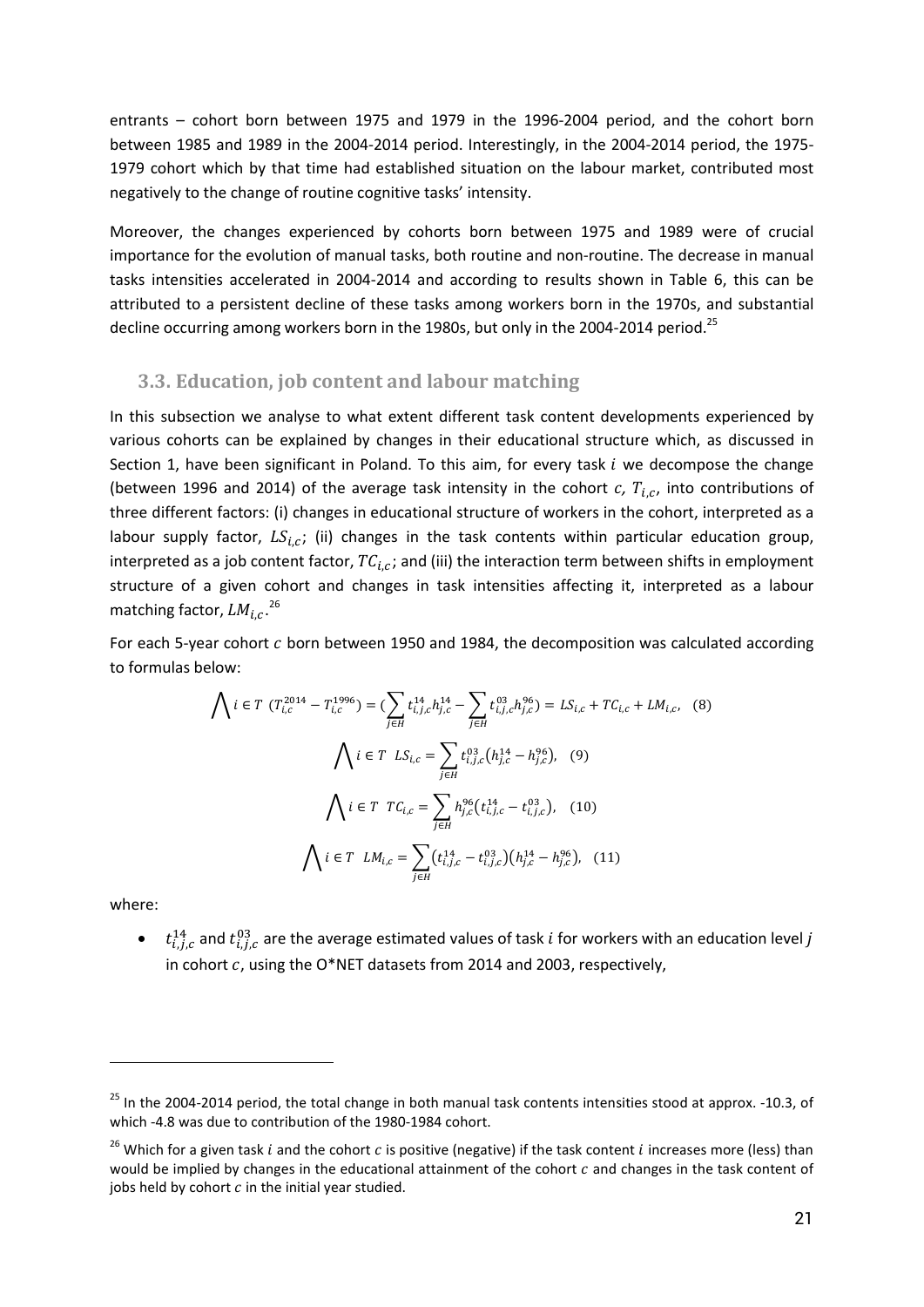- $h_{j,c}^{14}$  and  $h_{j,c}^{96}$  are the shares of workers with education level j among all workers in cohort c in 2014 and 1996, respectively (with exception of the 1980-1984 cohort for which we analyse 2014 and 2003),
- $\bullet$  T is the set of five task content measures described in Table 4,
- and  $H$  is a set of five different education levels: junior high, primary or without primary; basic vocational; general secondary; post-secondary and secondary vocational; tertiary education.

We find that evolution of educational attainment, in particular improvement in education structure of subsequent cohorts, was crucial for the evolution of task content of jobs held by workers of particular cohorts. It was especially dominant factor for non-routine cognitive analytical tasks (see Table 7).<sup>27</sup> Again, the three youngest cohorts stand out. The education structure effect in the 1970-74 cohort was 2.3 times greater, and in the 1975-79 cohort approx. 2.9 times greater than in the 1965-1969 cohort. In fact, people born in the 1970s were the first to participate in the educational boom in Poland, and experienced the biggest increase in the share of persons with tertiary education level attained during the analysed period (25 pp. for the 1970-74 cohort between 1996 and 2014, and 37 pp. for the 1975-79 cohort between 1999 and 2014). On the other hand, the intensity of nonroutine analytical tasks in the 1970-74 and 1975-79 cohorts increased much less between 1996 and 2014 than would be implied by improvement in the educational attainment. We interpret this as a negative labour matching effect – the demand for non-routine analytical tasks turned out noticeably lower than the supply provided by workers willing to deliver these tasks (rising due to the large shifts in the education structure). In the case of the 1980-84 cohort, the labour matching effect was also noticeable (in 2004-2014), but contrary to the 1975-79 cohort it was positive. This suggests that workers born between 1980 and 1984 were moving up the occupational ladder to jobs with more non-routine analytical tasks demanded, which confirms our previous findings. The task content effect played a negative role, especially for people born in the 1950-1964 period which suggests that older workers were more affected by routinisation occurring within occupations. At the same time, the labour matching effect was virtually irrelevant for older cohorts.

The decomposition of the non-routine cognitive personal task content change provides similar results, however on average the contributions of all three described effects were smaller. Once again, the cohort 1975-79 stands out in terms of the relatively large and negative labour matching effect, thus suggesting that in relation to demand, the overschooling effect may have occurred.

Routine cognitive tasks were in decline mainly due to the education structure effect. For workers born in the 1970, the task content effect was as important, which suggests that workers at a given level of education were moving to jobs with less routine cognitive tasks. In the case of 1980-1984 cohort (analysed here in 2004-2014) intensity of these tasks decreased as well, but the education structure effect was slightly positive and cancelled out by the matching effect.<sup>28</sup>

 $\overline{a}$ 

<sup>&</sup>lt;sup>27</sup> For workers born before 1960 improvements in education structure were rather due to labour market exits of low-skilled people, for younger workers – due to increasing enrolment in tertiary education.

<sup>&</sup>lt;sup>28</sup> In 2004, tertiary graduates constituted just 8% of workers in the 1980-1984 cohort and hey performed quite routine cognitive jobs (their average relative intensity of these task amounted to 24.6). With time their share in employment in this cohort increased to 46%, so the decomposition formula would imply an increase in routine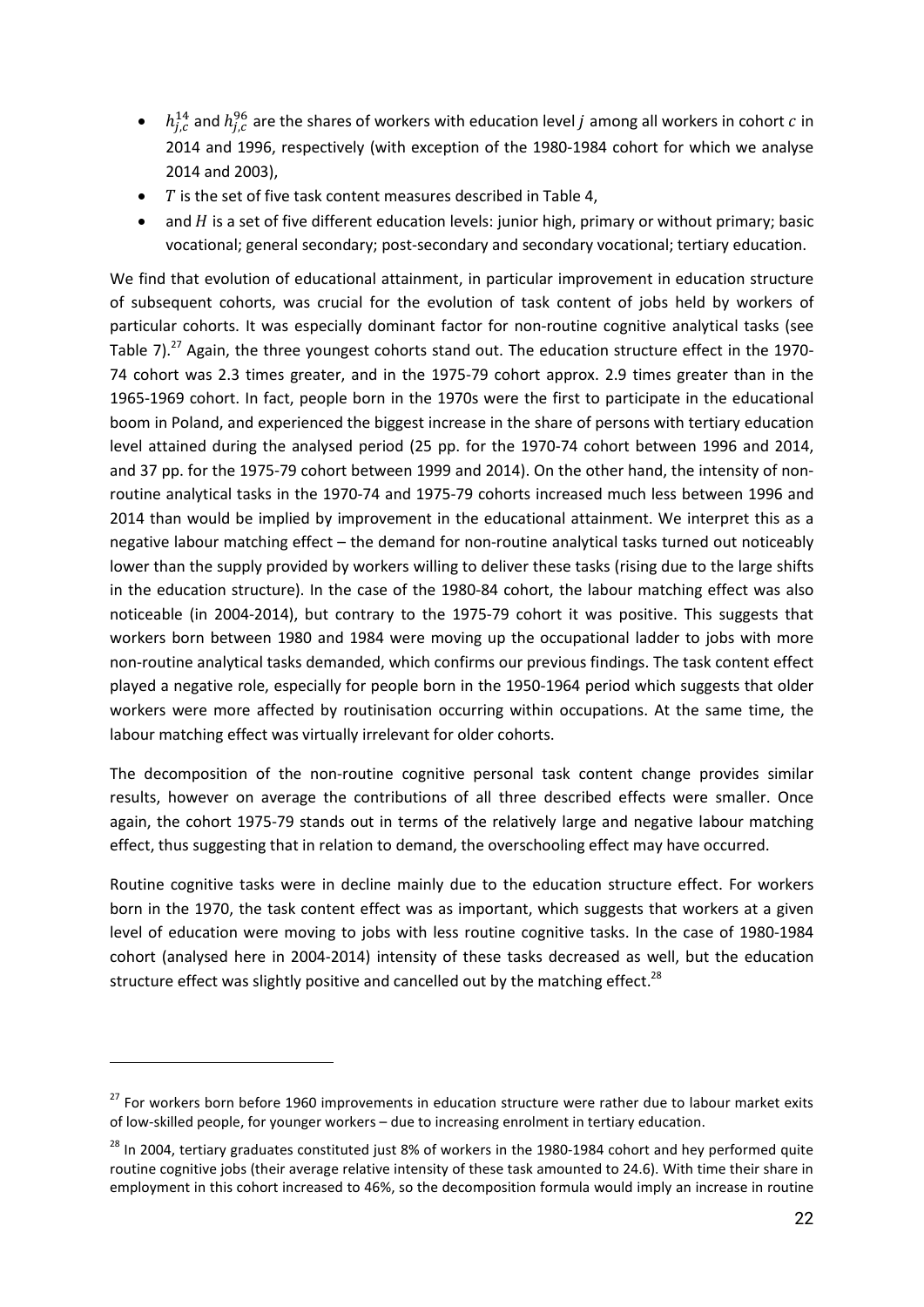Contrary to cognitive tasks, manual tasks were depressed by the negative education structure effect for all cohorts considered. Supposedly, the sources of this negative effect were different for younger and older workers. Older workers, i.e. those born after 1950 but before 1970, with relatively low education level attained were exiting the labour market earlier than the better educated ones (IBS, 2010), therefore the education structure impact on manual tasks in these cohorts was negative. In the case of individuals born after 1970, the observed pattern was driven rather by the educational boom in Poland. As the share of university graduates grew and the share of basic vocational education graduates declined within cohorts, $^{29}$  significant shifts from highly manual jobs towards more cognitive ones appeared in the cohort-specific structure of employment.

Table 7. The decomposition of cohort-specific task content intensity changes (multiplied by 100) in Poland into contributions of education structure evolution, job content and labour matching factors, 1996 vs. 2014

| Cohort    | Factors                    | Non-routine<br>cognitive<br>analytical | Non-routine<br>cognitive<br>personal | Routine<br>cognitive | Routine<br>manual | Non-routine<br>manual<br>physical |
|-----------|----------------------------|----------------------------------------|--------------------------------------|----------------------|-------------------|-----------------------------------|
|           | <b>Education structure</b> | 20.8                                   | 17.7                                 | $-3.3$               | $-17.3$           | $-17.8$                           |
| 1950-54   | Job content                | $-9.9$                                 | $-3.0$                               | $-1.1$               | 1.5               | 9.8                               |
|           | Labour matching            | 2.4                                    | $-1.0$                               | 1.5                  | 0.1               | $-1.0$                            |
|           | <b>Education structure</b> | 12.2                                   | 9.6                                  | $-1.9$               | $-9.9$            | $-10.0$                           |
| 1955-59   | Job content                | $-7.4$                                 | $-3.6$                               | $-1.2$               | 2.4               | 2.6                               |
|           | Labour matching            | 0.4                                    | 0.5                                  | 0.5                  | $-0.4$            | $-1.0$                            |
|           | <b>Education structure</b> | 12.9                                   | 9.2                                  | $-2.4$               | $-10.8$           | $-10.8$                           |
| 1960-64   | Job content                | $-7.4$                                 | $-1.7$                               | $-0.4$               | 7.5               | 4.6                               |
|           | Labour matching            | 0.2                                    | 2.0                                  | $-1.2$               | $-0.6$            | $-1.0$                            |
|           | <b>Education structure</b> | 18.9                                   | 12.7                                 | $-3.7$               | $-15.5$           | $-15.4$                           |
| 1965-69   | Job content                | $-5.1$                                 | 0.6                                  | $-5.8$               | 6.2               | 8.4                               |
|           | Labour matching            | $-2.1$                                 | 1.5                                  | 0.0                  | 0.2               | $-0.6$                            |
|           | <b>Education structure</b> | 42.5                                   | 26.0                                 | $-10.8$              | $-37.6$           | $-36.0$                           |
| 1970-74   | Job content                | $-5.4$                                 | 0.0                                  | $-10.4$              | 0.7               | 17.4                              |
|           | Labour matching            | $-4.0$                                 | 4.2                                  | 2.9                  | 1.9               | $-1.8$                            |
|           | <b>Education structure</b> | 54.6                                   | 43.3                                 | $-10.4$              | $-49.1$           | $-48.9$                           |
| 1975-79*  | Job content                | $-3.4$                                 | 2.7                                  | $-13.8$              | 4.9               | 25.3                              |
|           | Labour matching            | $-3.5$                                 | $-4.2$                               | 0.2                  | $-0.8$            | $-4.6$                            |
|           | <b>Education structure</b> | 36.9                                   | 24.1                                 | 2.1                  | $-31.5$           | $-35.9$                           |
| 1980-84** | Job content                | 10.9                                   | 8.9                                  | 0.2                  | 8.5               | 21.5                              |
|           | Labour matching            | 8.8                                    | 6.3                                  | $-11.0$              | $-16.3$           | $-15.6$                           |

*Note: for the 1975-79 and 1980-84 cohorts decomposition is calculated for 1999-2014 and 2004-2014 period, respectively.*

*Source: own calculations based on LFS & O\*NET.*

 $\overline{a}$ 

cognitive intensity. However, the intensity of routine cognitive tasks in this group declined to -0.01 in 2014, thus the negative matching effect.

<sup>29</sup> In the 1975-79 cohort the share of workers with basic vocational education amounted to 51% in 1996, while in 2014 it stood at 24%.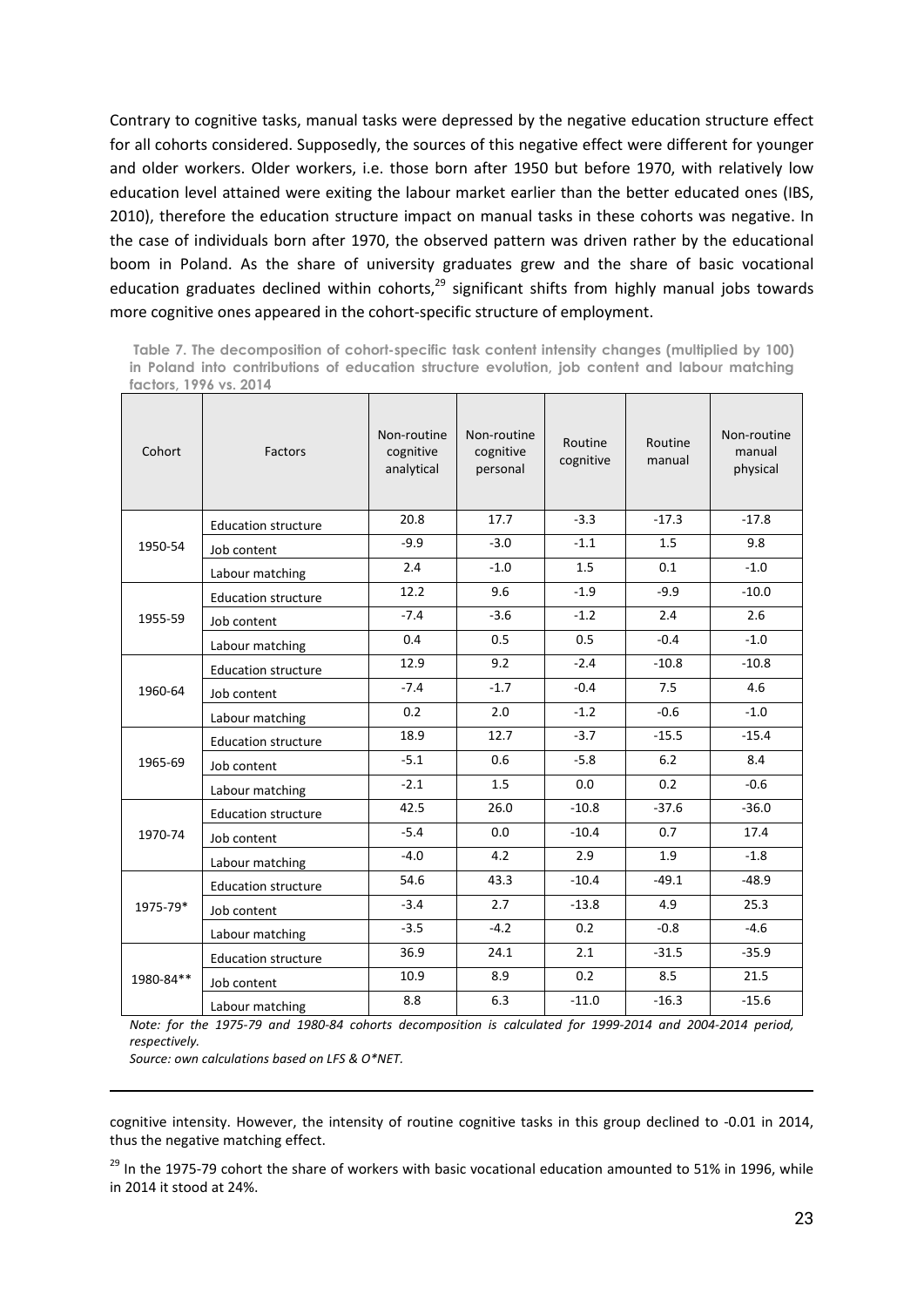### **Conclusions**

In this paper we applied the task-based approach of Autor, Levy & Murnane (2003) to analyse the interplay between the evolution of labour demand, transformation of labour supply, and evolving nature of occupations in Poland between 1996 and 2014. We combined O\*NET data from 2003 and 2014 with Polish LFS at 4-digit occupation classification level (approx. 400 occupations) to analyse overall, between-occupation and within-occupation changes of task content of jobs. The economywide findings mostly fall in line with previous literature (e.g. Acemoglu and Autor, 2011; Autor et al., 2003; Spitz-Oener, 2006). We found a rise in intensity of non-routine cognitive analytical and personal tasks, and a decrease of routine and non-routine manual tasks. The only notable divergence from previous findings is a growth in routine cognitive tasks. We find that the between-occupation shifts contributed more than within-occupation changes to the total change in all task content intensities considered. In general, Poland progressed in a similar direction like the US or Germany, but contrary to those economies increased the number of medium-skilled, non-manual jobs.

We identify stark intergenerational differences with respect to the evolution of task content of jobs. Within the 1996-2014 period, task content intensities underwent dynamic changes among those born after 1970, while hardly any changes occurred among those born before 1970. Moreover, every next cohort entering labour market since the middle 1990s had the average intensity of non-routine cognitive (both analytical and personal) tasks rising after the age of 20. After the age of 25, every next cohort reached higher intensities of non-routine cognitive analytical tasks than that achieved by the previous cohort at the same age. Thus, the younger generations might be increasingly likely to work in computerised jobs (in line with the interpretation of Levy and Murnane, 2013). On the other hand, after a dozen or so years of declining intensities of manual tasks, in 2014 workers born between 1970 and 1989 exhibited lower average intensities of manual tasks than workers born between 1950 and 1969, who have barely experienced any change since middle 1990s. As a result, the developments among the younger group accounted for most of the overall change in task contents recorded between 1996 and 2014. We attribute most of these intergenerational differences to distinct educational paths followed by younger cohorts, starting with that born in the 1970s and increasingly pursued by next generations. We find that, from the task content point of view, labour demand has largely accommodated these growing inflows of better educated entrants without deteriorating their job prospects – in 2014 intensities of non-routine analytical tasks in cohorts participating in the educational boom were over 90% of what could be predicted by the evolution of educational attainment of these cohorts, and task changes affecting occupations per se.

Our findings have potentially important implications for countries at comparable or lower level of development. Older workers can be left behind by technological progress and emergence of new types of jobs, especially in countries with undeveloped life-long learning systems. At the same time, younger and older workers might not be competing for the same types of jobs. On the one hand, this makes implementation of policies aimed at prolonging working lives easier, but on the other, older workers in more routine and more manual jobs may face larger obstacles to working longer than they would if they had more non-routine and cognitive jobs. Finally, although relatively fast changes in educational attainment are often accompanied by complaints about fading quality and relative degradation of graduates' labour market situation, the Polish experience shows that if the economy is able to take advantage of new opportunities created by openness and technology, such risks might not be large.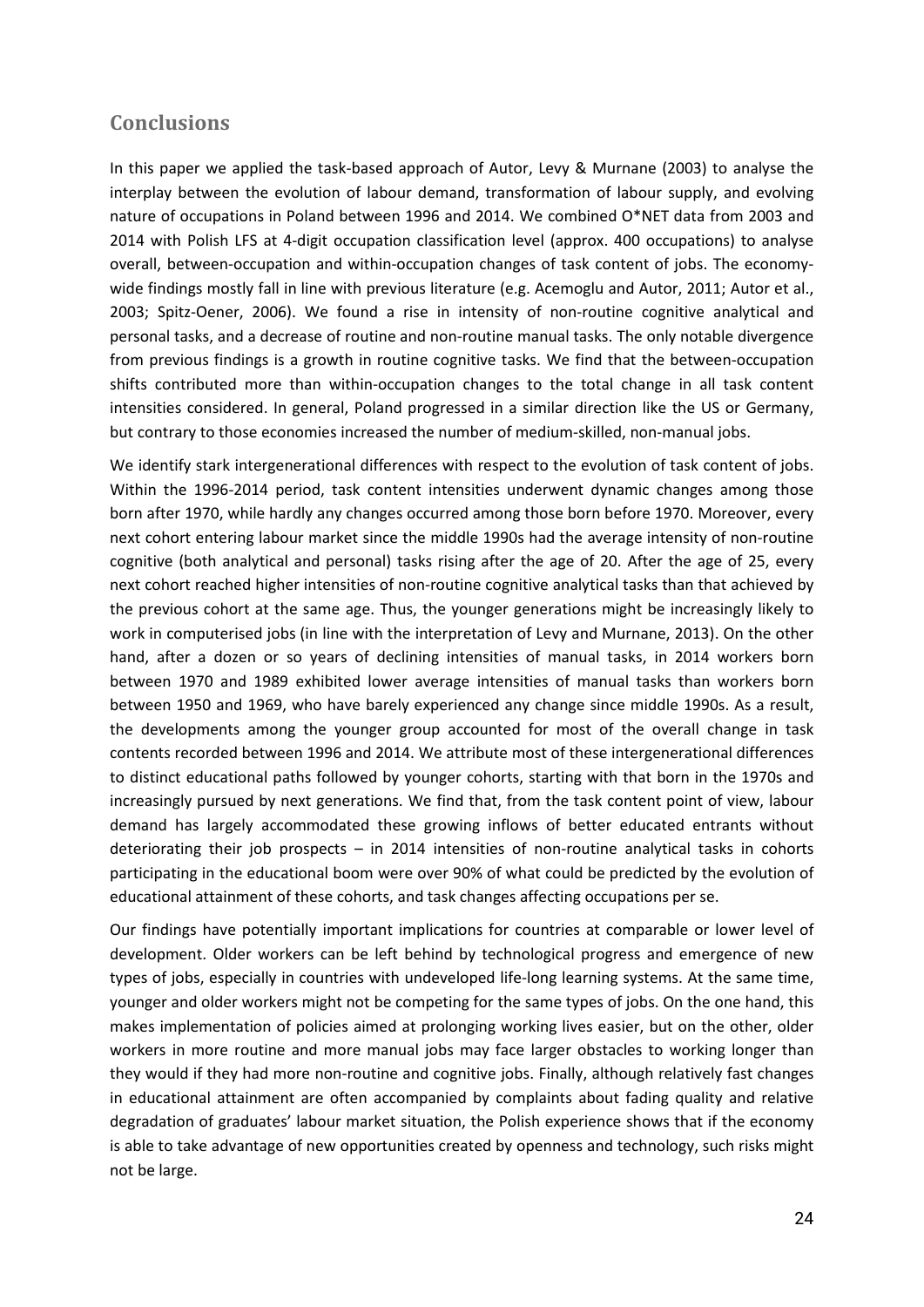#### **References**

- Acemoglu, D., Autor, D., 2011. Skills, Tasks and Technologies: Implications for Employment and Earnings. In: Handbook of Labor Economics. Elsevier, pp. 1043–1171.
- Aedo, C., Hentschel, J., Luque, J., Moreno, M., 2013. From occupations to embedded skills : a crosscountry comparison (Policy Research Working Paper Series No. 6560). The World Bank.
- Arias, O.S., Sánchez-Páramo, C., Dávalos, M.E., Santos, I., Tiongson, E.R., Gruen, C., de Andrade Falcão, N., Saiovici, G., Cancho, C.A., 2014. Back to Work: Growing with Jobs in Europe and Central Asia. The World Bank.
- Autor, D.H., Levy, F., Murnane, R.J., 2003. The Skill Content of Recent Technological Change: An Empirical Exploration. The Quarterly Journal of Economics 118, 1279–1333.
- Goos, M., Manning, A., Salomons, A., 2009. Job Polarization in Europe. The American Economic Review 99, 58–63.
- Goos, M., Salomons, A., Vandeweyer, M., 2013. Job polarization during the Great Recession and beyond. Euroforum policy paper 2 1–28.
- Handel, M.J., 2012. Trends in Job Skill Demands in OECD Countries (OECD Social, Employment and Migration Working Papers). Organisation for Economic Co-operation and Development, Paris.
- Levy, F., Murnane, R.J., 2013. Dancing with robots: Human skills for computerized work. Washington, DC: Third Way NEXT.
- IBS, 2010. Employment in Poland 2008. Work over the life course, Instytut Badań Strukturalnych, Centrum Zasobów Ludzkich.
- IBS, 2014. Employment in Poland 2013. Labour in the Age of Structural Change. (eds.) Lewandowski, P. and Magda, I. Books and Reports published by IBS.
- Sondergaard, L., Murthi, M., Abu-Ghaida, D., Bodewig, C., Rutkowski, J., 2012. Skills, Not Just Diplomas: Managing Education for Results in Eastern Europe and Central Asia. World Bank Publications.
- Spitz-Oener, A., 2006. Technical Change, Job Tasks, and Rising Educational Demands: Looking outside the Wage Structure. Journal of Labor Economics 24, 235–270.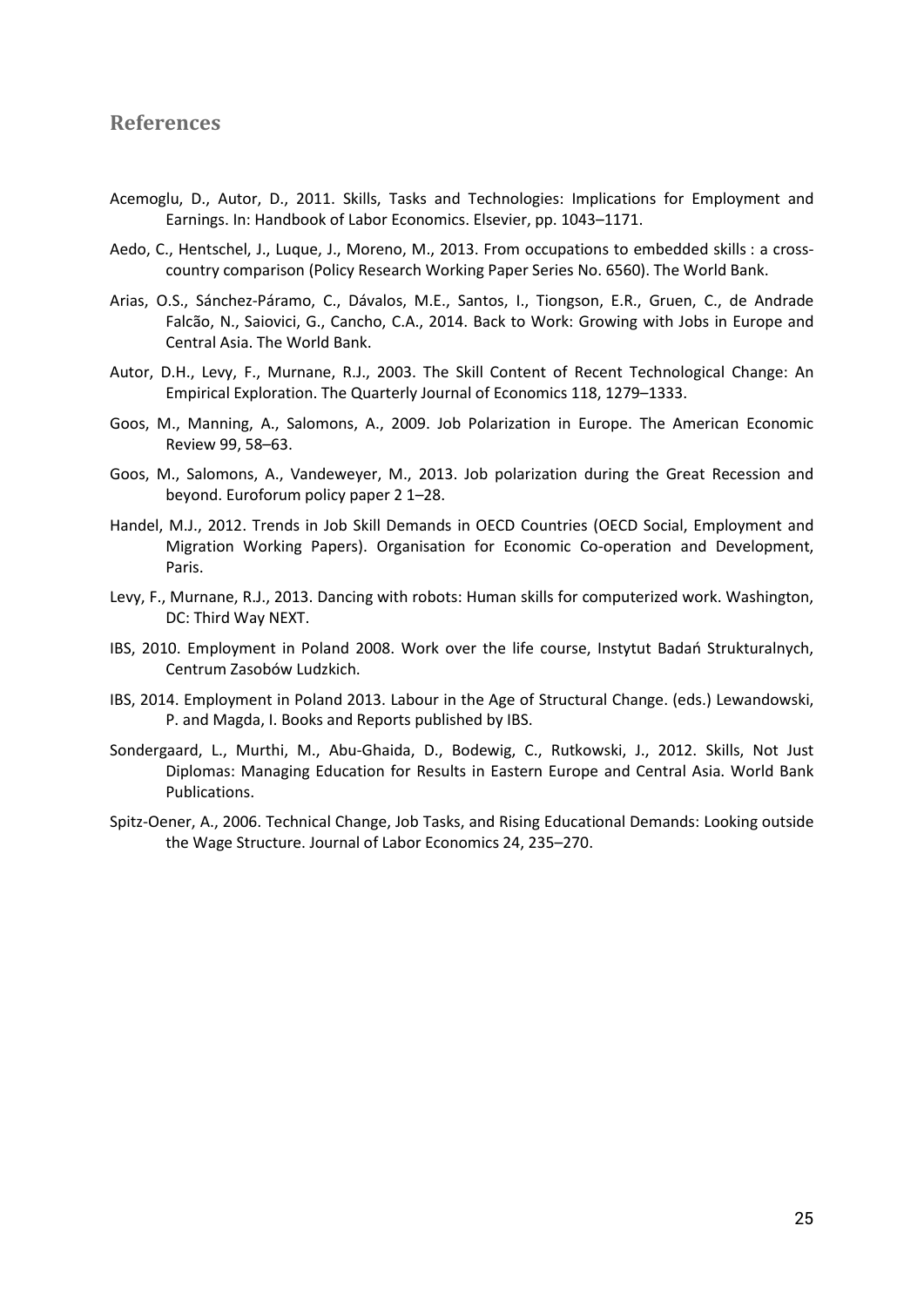## **Appendix**

**Appendix 1. List of crosswalks used**

#### ISCO-08 to KZiS 2010: Wortal Publicznych Służb Zatrudnienia MPiPS

http://psz.praca.gov.pl/rynek-pracy/bazy-danych/klasyfikacja-zawodow-i-specjalnosci [2015-04-15]

#### ISCO-88 to SOC-00: National Crosswalk Service Center

http://www.xwalkcenter.org/index.php/downloads [2015-04-15]

ISCO-88 to KZiS-04: WageIndicator; Project *EurOccupations;* State-of-the-art report (First Reporting Period – D35)

http://www.wageindicator.org/main/Wageindicatorfoundation/projects/euroccp/euroccupations#e uroccupations-deliverables [2015-04-15]; with own modifications to match the remaining occupations from the full occupational lists (available upon request).

KZiS-02 to KZiS-95 – Own work, based on minister's regulation (available upon request).

KZiS-04 to KZiS-02 – Own work, based on minister's regulation (available upon request).

O\*NET SOC-10 to O\*NET SOC-09 – O\*NET cross walk

http://www.onetcenter.org/taxonomy.html [2015-04-15]

#### O\*NET SOC-09 to O\*NET SOC-06 – O\*NET cross walk

http://www.onetcenter.org/taxonomy.html [2015-04-15]

O\*NET SOC-06 to O\*NET SOC-00 – O\*NET cross walk

http://www.onetcenter.org/taxonomy.html [2015-04-15]

SOC-10 to SOC-00 – U.S. Bureau of Labor Statistics http://www.bls.gov/soc/soccrosswalks.htm [2015-04-15]

SOC-10 to ISCO-08 – U.S. Bureau of Labor Statistics http://www.bls.gov/soc/soccrosswalks.htm [2015-04-15]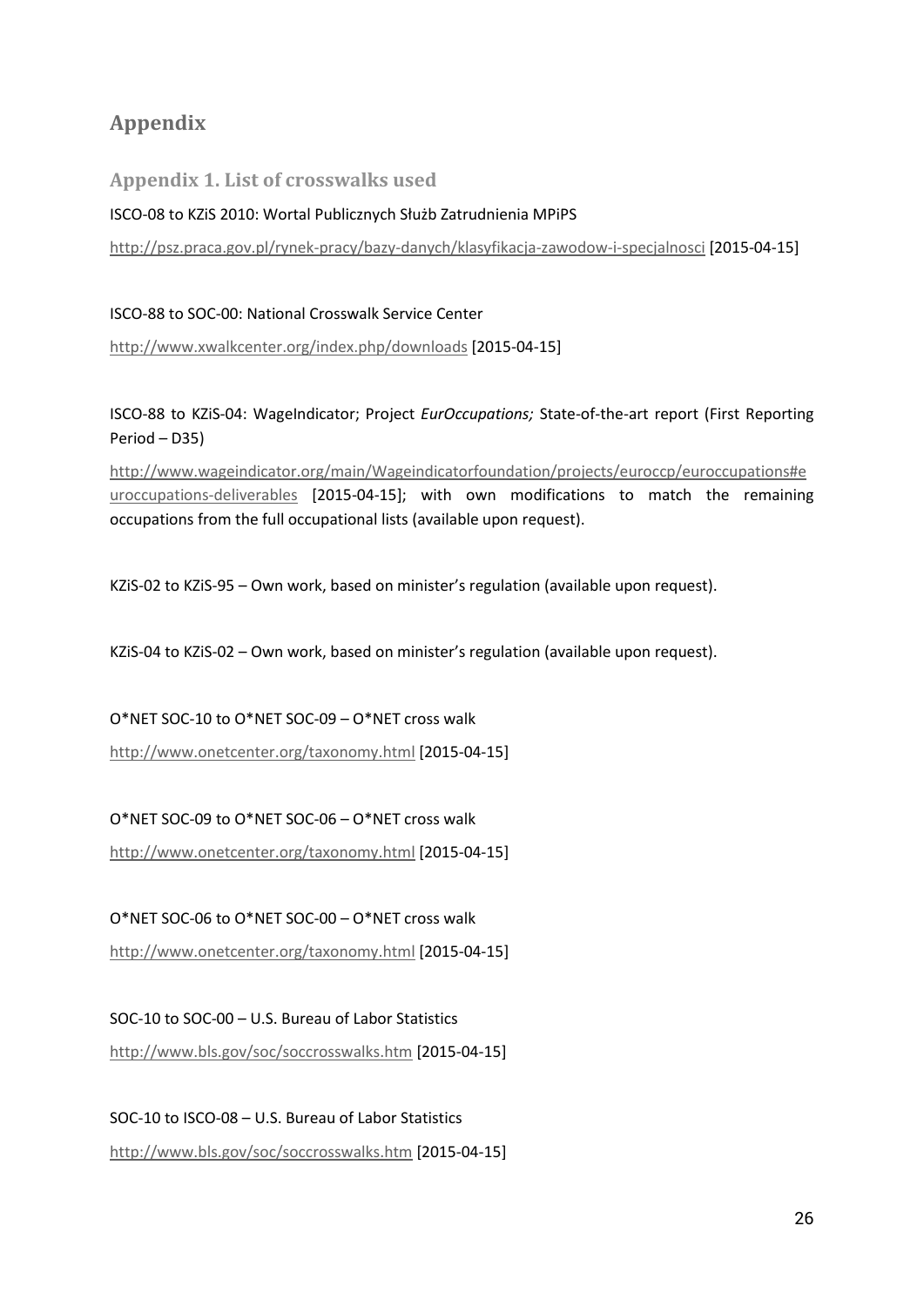## **Appendix 2. Structure of employment by branches in Poland and selected European countries**



**Figure 9. Structure of employment in the manufacturing by branches in Poland and selected European countries in 2014**

*Source: Own elaboration based on Eurostat data.*

**Figure 10. Structure of employment in the services by branches in Poland and selected European countries in 2014.**



*Source: Own elaboration based on Eurostat data.*